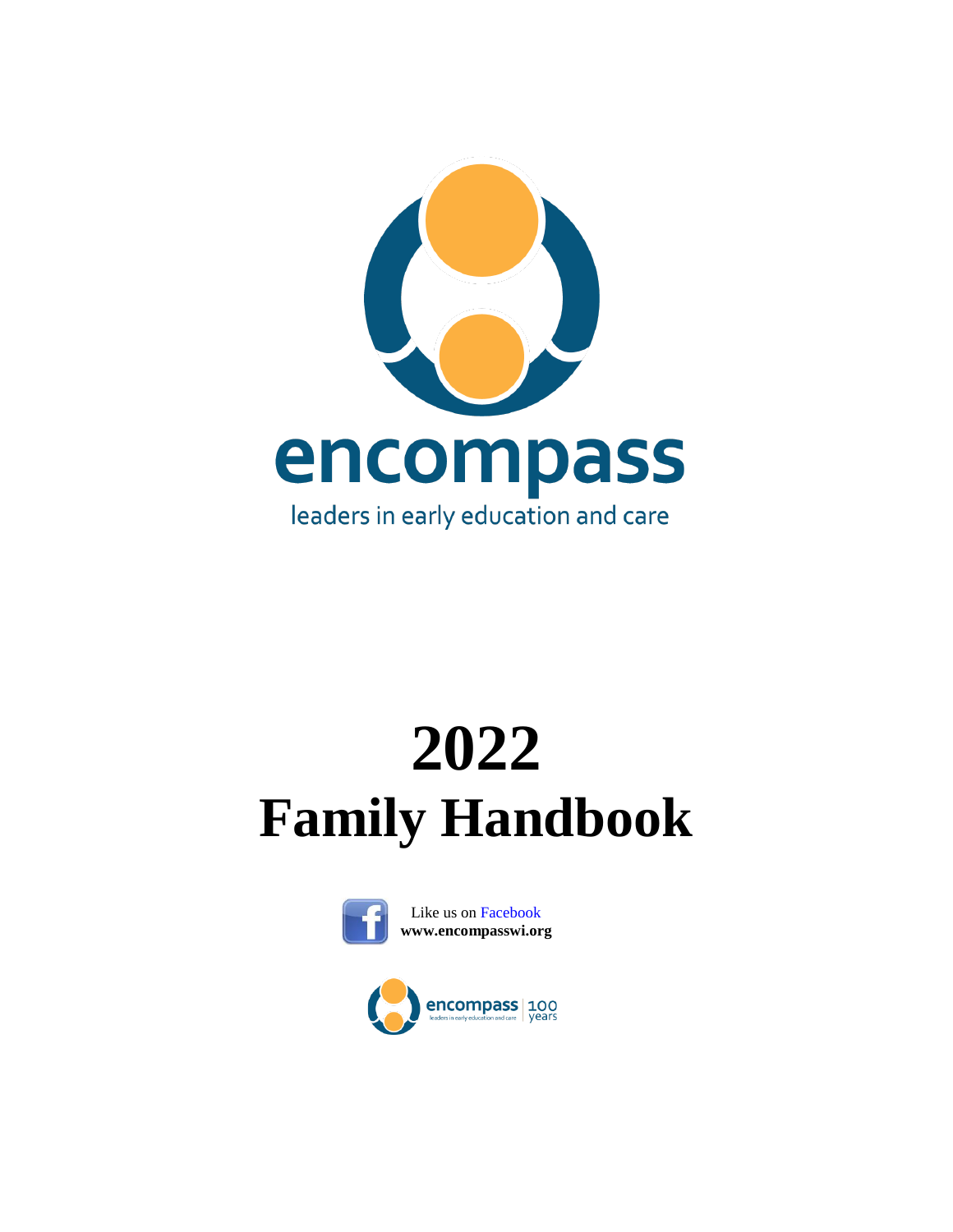



Dear Families,

Thank you for choosing Encompass for your child care needs and entrusting us with your child(ren). We are so excited you chose us to provide the best learning opportunity during the most critical time of a child's development. At Encompass, we understand that the experiences children have during these first years of life can significantly impact their future.

Encompass has been serving the Greater Green Bay area since 1919, more than 100 years of trusted care and commitment to being the leaders in early education and care. Our priority is to provide the highest quality care and education for children and to ensure that families are valued and respected. We strive to work closely with you as a partner in facilitating the best home to school experience. We understand that nothing is more important than your child's early education experiences.

At times, we may need to update policies during the year and we will let you know via email the changes that are made. We welcome your questions, concerns, and suggestions as we provide the best care possible. Thank you.

Gratefully,

Missy Schmeling Executive Director



"Strengthening families through education, advocacy and care"

P. O. Box 1627, Green Bay, WI 54305-1627 (920) 469-1236 - FAX (920) 469-1730 www.encompasseec.org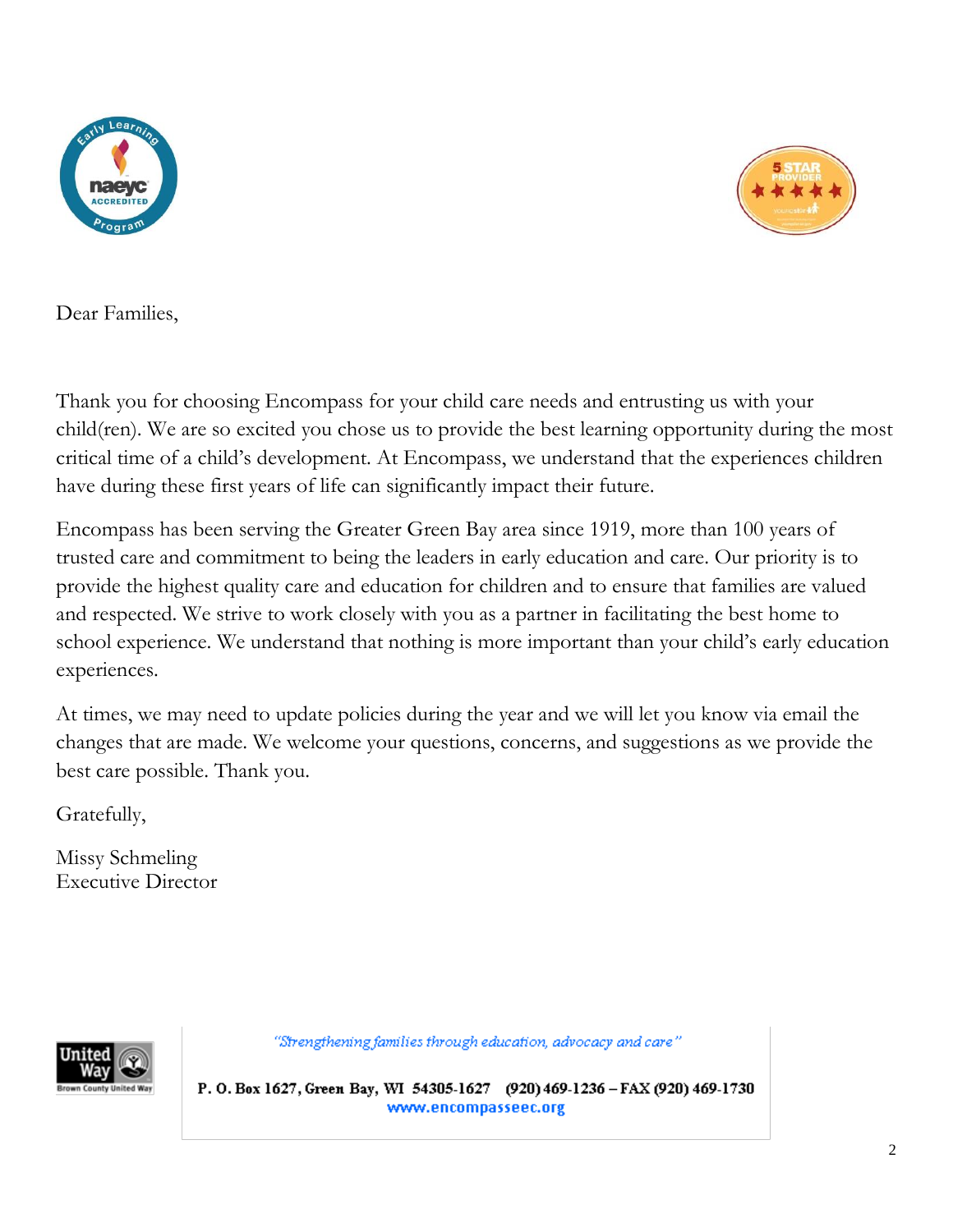# **ENCOMPASS CENTERS**

**De Pere Center (6:30 a.m. – 6:00 p.m.)** 2000 Lawrence Drive, De Pere Phone: (920) 336-1541 WI Shares Provider/Location #: 3000559973-005 **Ruth Helf Center (6:15 a.m. – 6:00 p.m.)** 2787 West Mason Street, Green Bay Phone: (920) 405-9083 WI Shares Provider/Location #: 3000559973-010 **The Cornerstone Center (6:15 a.m. – 6:00 p.m.)** 345 N. Broadway, Green Bay Phone: (920) 436-7554 WI Shares Provider/Location #: 3000559973-006 **The Pulaski Center (4:45am-6:00pm) Evening Care (4:45 am – 5:00 am)** 435 Nancy Lane, Pulaski Phone: (920) 822-2060 WI Shares Provider/Location #: 3000559973-002 **The Rosebush (6:00 a.m. – 6:00 p.m.)** 1275 University Avenue, Green Bay Phone: (920) 436-7549 WI Shares Provider/Location #: 3000559973-004 **Bellin Health Center (5:30 a.m. – 6:00 p.m.)** 1823 S. Webster, Green Bay Phone: (920) 436-7540 WI Shares Provider/Location #: 3000559973-003 **Carol and Robert Bush Center (6:30 a.m. – 6:00 p.m.)** 500 Pine Street, Green Bay Phone: (920) 436-7557 WI Shares Provider/Location #: 3000559973-007

**Encompass Administrative Office 7:30 a.m. – 4:30 p.m. (Monday-Thursday & 7:30 – 4:00 Friday)** 1823 S. Webster Avenue, Green Bay, WI 54301 Phone: (920) 469-1236 Fax: (920) 469-1730 *(Mailing address: PO Box 1627, Green Bay, WI 54305-1627*) www.encompasswi.org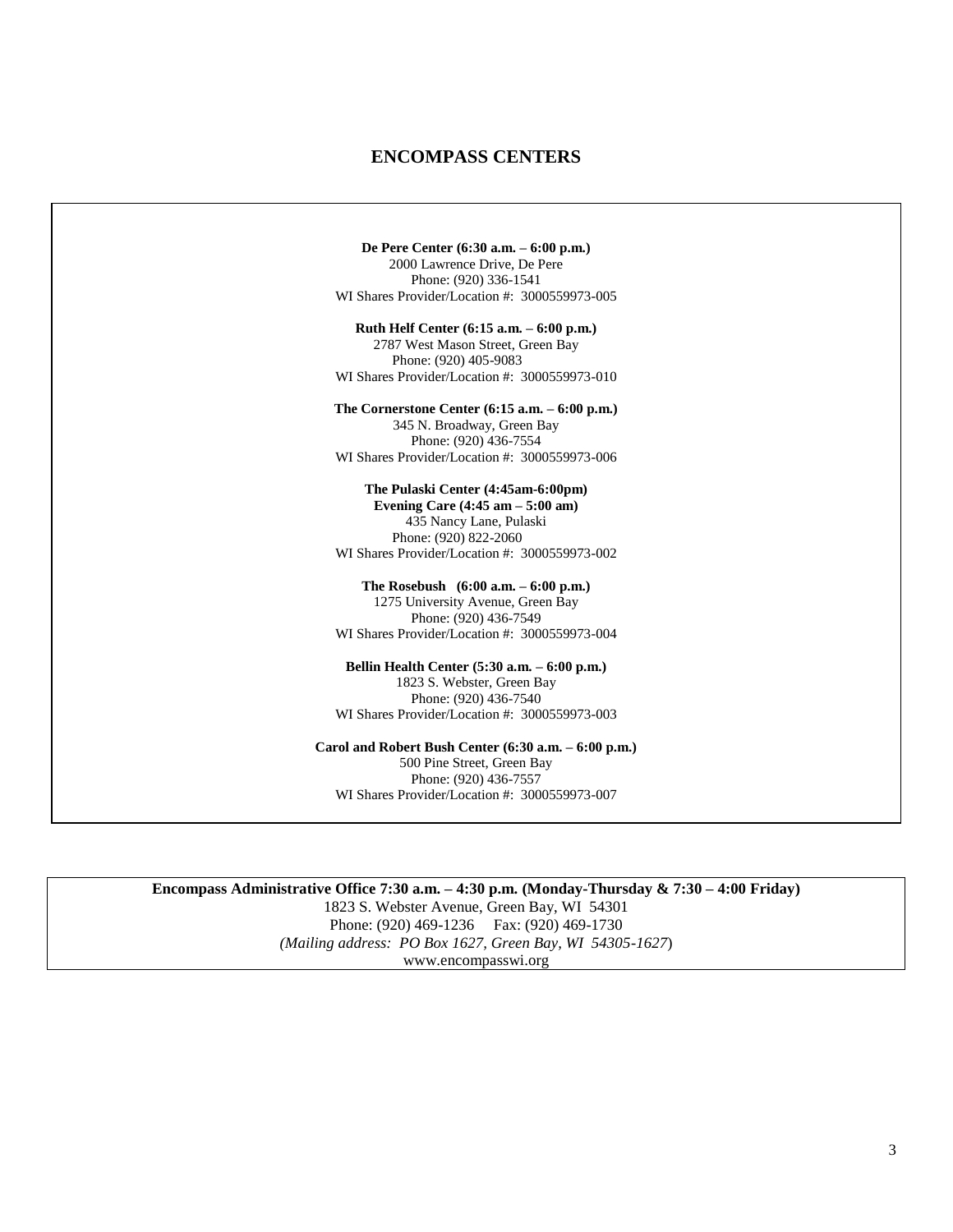

# **Important Encompass Dates**

# **Please mark your family calendars with the following dates:**

We will be sure to notify you of any changes by email. Thank you.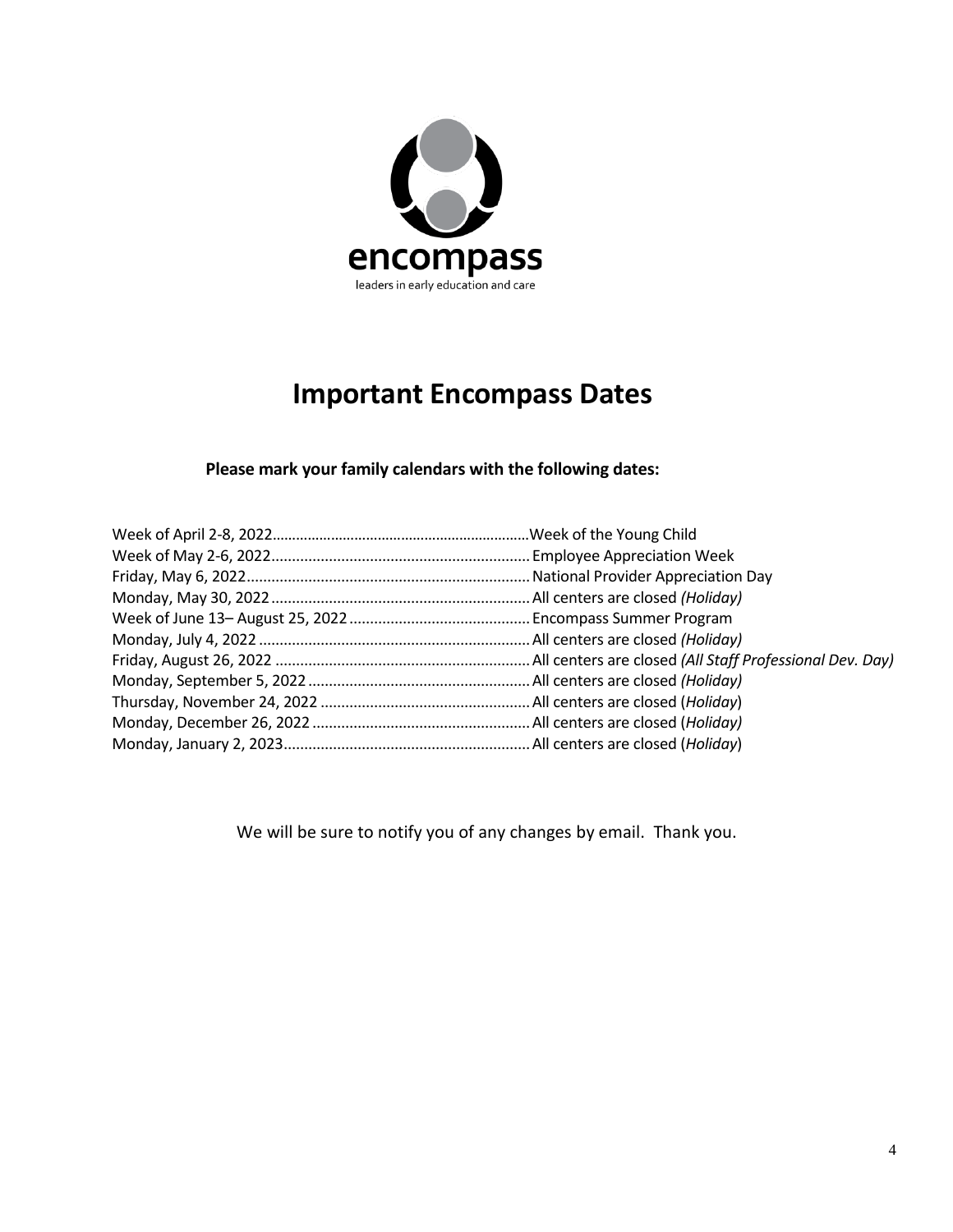

# **WELCOME**

Encompass was established in 1919 as Green Bay Day Nursery. In 1950, the Service League of Green Bay assumed sponsorship and was an involved and active manager until the 1980's. In 1991, the organization was incorporated under the name of Encompass Child Care, Inc. In 2006, the name was officially changed to Encompass Early Education and Care, Inc. which more accurately identifies the importance that early education, combined with quality nurturing care, plays in the development of healthy children at our centers. In 2019, during the For The Children Campaign, Encompass freshened the logo and changed the name to Encompass with a tag line of Leaders in Early Education and Care.

All centers share a common mission and are licensed by the state of Wisconsin Department of Children and Families (DCF). A summary of the licensing regulations is included in "YOUR GUIDE TO LICENSED CHILD CARE". You will find the license including current non-compliance statement, regulation book and other information in the center family information area. Encompass also participates in Young Star, which is Wisconsin's Child Care Rating Program. We are proud to announce that all Encompass centers have achieved a 5 Star Rating.

In addition, all Encompass centers are nationally accredited by the National Association for the Education of Young Children (NAEYC). Less than 7% of Wisconsin child care centers achieve this highly recognized designation. Encompass continues to strive to improve and maintain the high standards of providing high quality early education and care.

# **MISSION STATEMENT**

Encompass is a not-for-profit organization providing the highest quality education and care for children and support for families with a commitment to compassion, excellence and advocacy.

We accomplish this by integrating service, social and financial commitments:

#### **Service Commitment**

To provide the highest quality education, care and programs for all children recognizing diversity and the need to strengthen and empower those we serve.

#### **Social Commitment**

To operate this agency in a way that improves the quality of life for children and families, our employees, and the community.

#### **Financial Commitment**

To build and maintain a sound financial base by the blending of funding sources, continuous agency improvement, and leadership vision.

-*Revised Statement Adopted by the Board of Directors - 04/06*

#### **NON-DISCRIMINATION STATEMENT**

No person shall, on the basis of race, color, religious belief, national origin, or sex be excluded from participation, be denied the benefits of, or be subjected to discrimination under any Encompass program or activity.

Family Handbook 2021

All policies have been approved by the Encompass Board, on or since May 1990.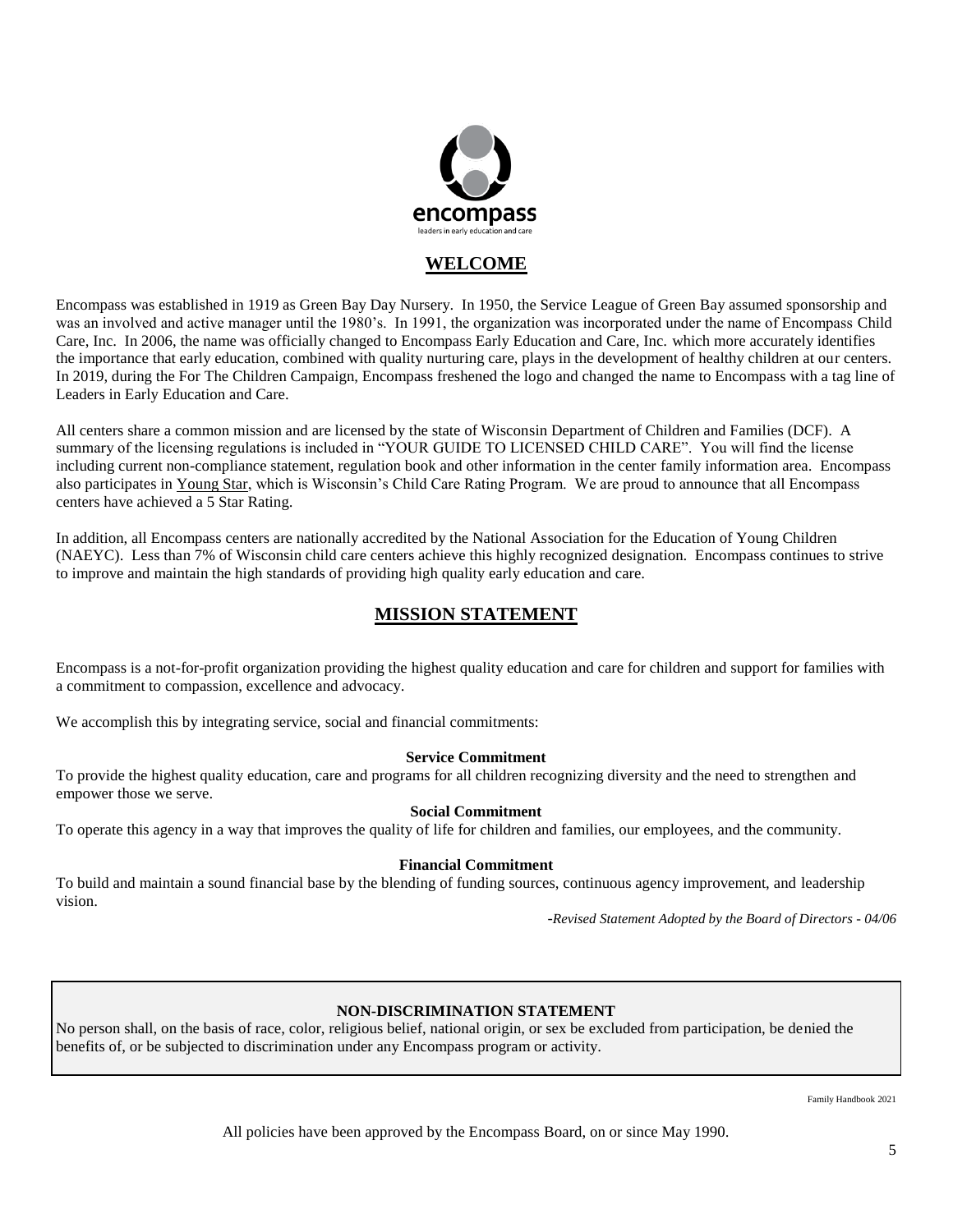# CENTER/FAMILY COMMUNICATIONS

### **FAMLY ORIENTATION AND TOUR**

During the initial tour of the center, you will have the opportunity to meet the Center Director and teachers, learn about teacher education credentials, receive information about our curriculum and classroom procedures, and receive answers to any other questions you have. We invite every family to participate in classroom and center functions that occur throughout the year. We want you to be a part of your child's learning and we value your participation.

# **WAYS TO KEEP FAMILYS INFORMED**

- Meet and greet families daily. Encourage one-to-one interactions
- Maintain an open-door policy Families of children enrolled are welcome to visit anytime
- Monthly COR Storyboard Newsletters Which includes information on children's activities, family opportunities, menus, and other general information
- Daily notes for children under 3 distributed electronically in COR and upon request
- Maintain a Family Resource Area that includes information about center happenings or community resources
- Provide Family Pockets to receive information about their child
- Ages and Stages Developmental Screening conducted annually and by request via email using the ASQ Enterprise/Family Access
- Family COR Advantage Assessment Reports are provided to families twice each year
- Family-Teacher Conferences are held annually
- Family Engagement events are held each year
- Participate in annual program evaluations (Agency and NAEYC)
- Place and return phone calls, e-mails, etc.
- Social Media (i.e., Facebook)

#### **ASQ ENTERPRISE**

ASQ is a research based, reliable, and family driven screening tool in which provides a quick check for a child's general, social, and emotional development. Each questionnaire is administered completely online and takes approximately 10 to 15 minutes to complete. The screening tool will be administered to current and new families using the Family Access web portal. All results from your input will be sent back to you within 2 weeks of conducting the assessment. Results will include information about your child's development including specific results based on your input and supporting age appropriate activities. Please feel free to share this information with your child's physician.

#### **COMMUNITY INFORMATION SYSTEM (CIS)**

Brown County United Way and Achieve Brown County are leading efforts to establish a collaborative "Community Information System" (CIS) with the capability to track real-time program enrollment, assets, outcomes and longitudinal results as children enter and advance through school at both program and population levels. Encompass is a partner in this endeavor and provides de-identified information on the children in our care to CIS.

#### **CELL PHONES**

We would appreciate if when you pick up/drop off or visit the center that you please silence your cell phone. These times are great opportunities to communicate with your child's teacher.

#### **CONFIDENTIALITY**

Records concerning your child — *(i.e., enrollment forms, health records,)* are confidential and will only be accessible to you, the Center Director, your child's teachers, and the persons designated by the WI State Licensing Department and NAEYC Accreditation when reviewing our records.

#### **GRIEVANCE PROCEDURE**

Each Encompass program is supported by staff specialists located at the Administrative Office. For more information or issues that cannot be resolved please feel free to call 469-1236. A copy of the complete grievance procedure is available from your Center Director.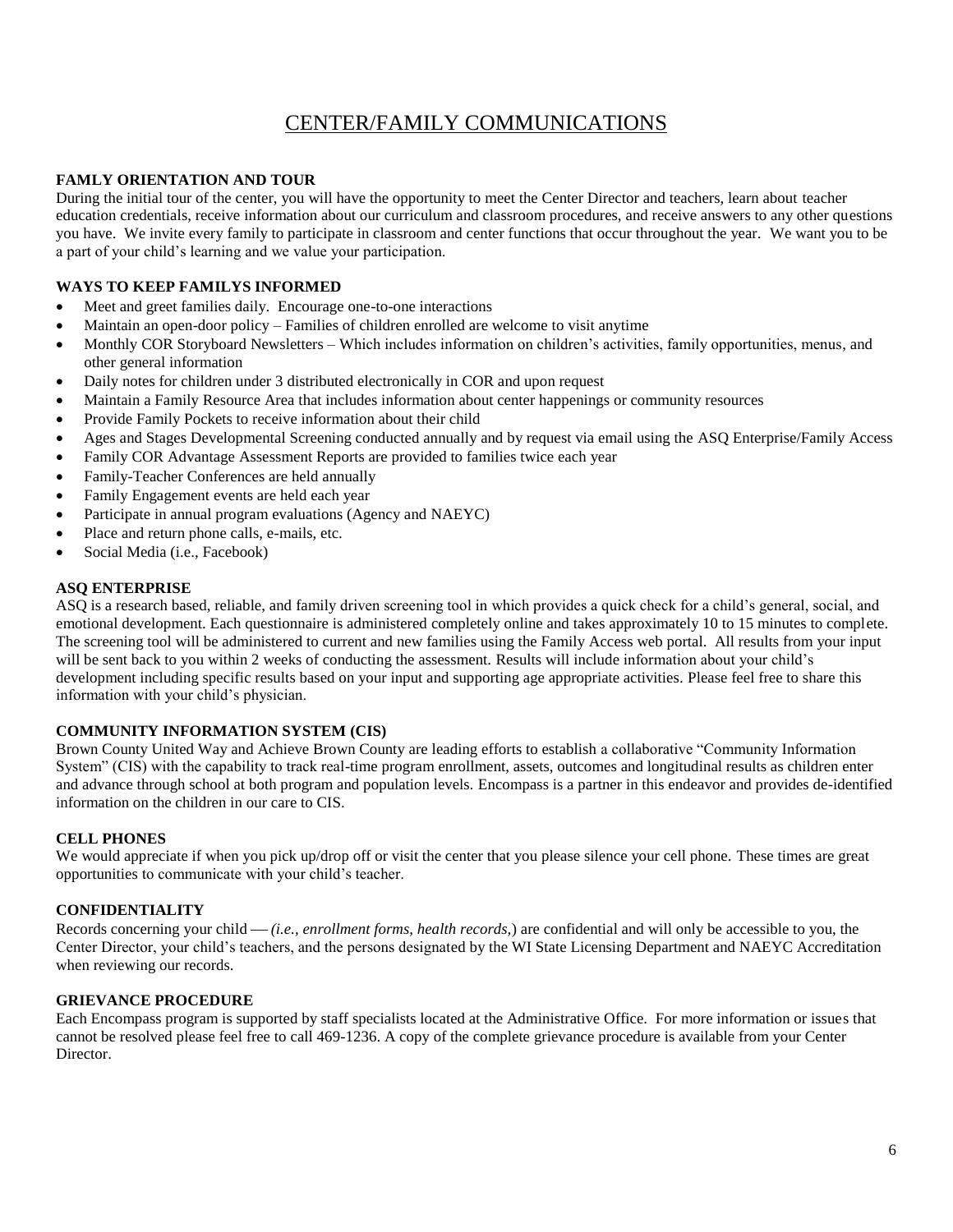#### **DAILY ATTENDANCE**

Arrival and departure times of a child must be registered by a family each day. Families must bring their child directly to his/her classroom and make sure that the teacher is aware of the child's arrival. This is often a busy time in the classroom. Families should allow extra time to ensure that this transition is a positive one.

#### **AUTHORIZED PICK UP**

A child will only be released to the family/guardian or an adult 18 years or older who is authorized by the family on the Enrollment Form. Identification may be requested from the designated person. Children are not allowed to leave on their own or with unauthorized persons. It is the family's responsibility to keep Encompass informed of any changes which may need to be made on the *"Authorization to Pick Up"* release form. We may ask for verification of custodial arrangements. Please know without a legal document we cannot presume one family has more or less rights than another. We must have a copy of the court order on file.

A registered sex offender who is the family of a child enrolled is required to notify the Center Director. The Center Director will confirm with probationary officer or other official to determine authorization on the premises.

#### **EMAIL & CELL PHONE**

During the enrollment process we ask for your email and cell phone to provide information on important events, closures, classrooms and center happenings. Please update regularly.

#### **SECURITY SYSTEM**

Security systems at the centers are to protect the safety of the children enrolled. **The code should be only used by the family/guardians.** Others picking up children should ring the doorbell and be ready to show photo identification. All visitors should sign in to the visitor log book and wear a visitor name badge.

#### **ABSENTEEISM**

The Department of Children and Families (DCF) Licensing requires centers to verify attendance of children enrolled. Please remember to inform center staff if your child(ren) will not be attending the center or if your arrival will be more than one hour past your usual drop-off time.

#### **SCHOOL TRANSPORTATION**

It is the responsibility of the family to inform the center of daily transportation needs. Lack of proper communication from the family to the center regarding pickup of a child from school may endanger future transportation services. Please see director for additional forms that need to be completed.

#### **VISITING AND CONFERENCES**

Encompass believes in an open-door policy. We invite you to visit the center and want you to feel free to ask questions. We seek your active involvement as a family in the center's program, particularly in following your child's progress. Families are welcome on field trips, at lunch time, for special events or daily activities. Please contact your child's teacher to schedule arrangements. We also encourage you to attend family events and Family/Teacher Conferences.

#### **FAMILY STATUS/COURT ORDER**

When changes in the family status occur; *(i.e., moves, job changes, student schedules, separations, divorce, marriage, emergency contacts, etc.),* you will be required to fill out a "Family Change Form". This will enable us to help meet the needs of your child and maintain accurate records. In the case of a divorce, new enrollment paperwork will be requested from those families wishing to continue care and we may ask for verification of custodial arrangements. Families should know that without a legal document, we cannot presume one family has more or less rights than the child's other family. If there is a court order keeping one family or guardian away from the child, we must have a copy of that court order on file. Otherwise, we cannot prevent the non-custodial family from picking up the child.

#### **TRANSITIONS**

The center will need to transition your child from one classroom/group into another as they develop. These transitions are based on your child's individual needs and the center's ability to accommodate the move. Center staff will inform you of any changes prior to the transition. If you have questions regarding your child's transition, please speak to your child's teacher or the center director.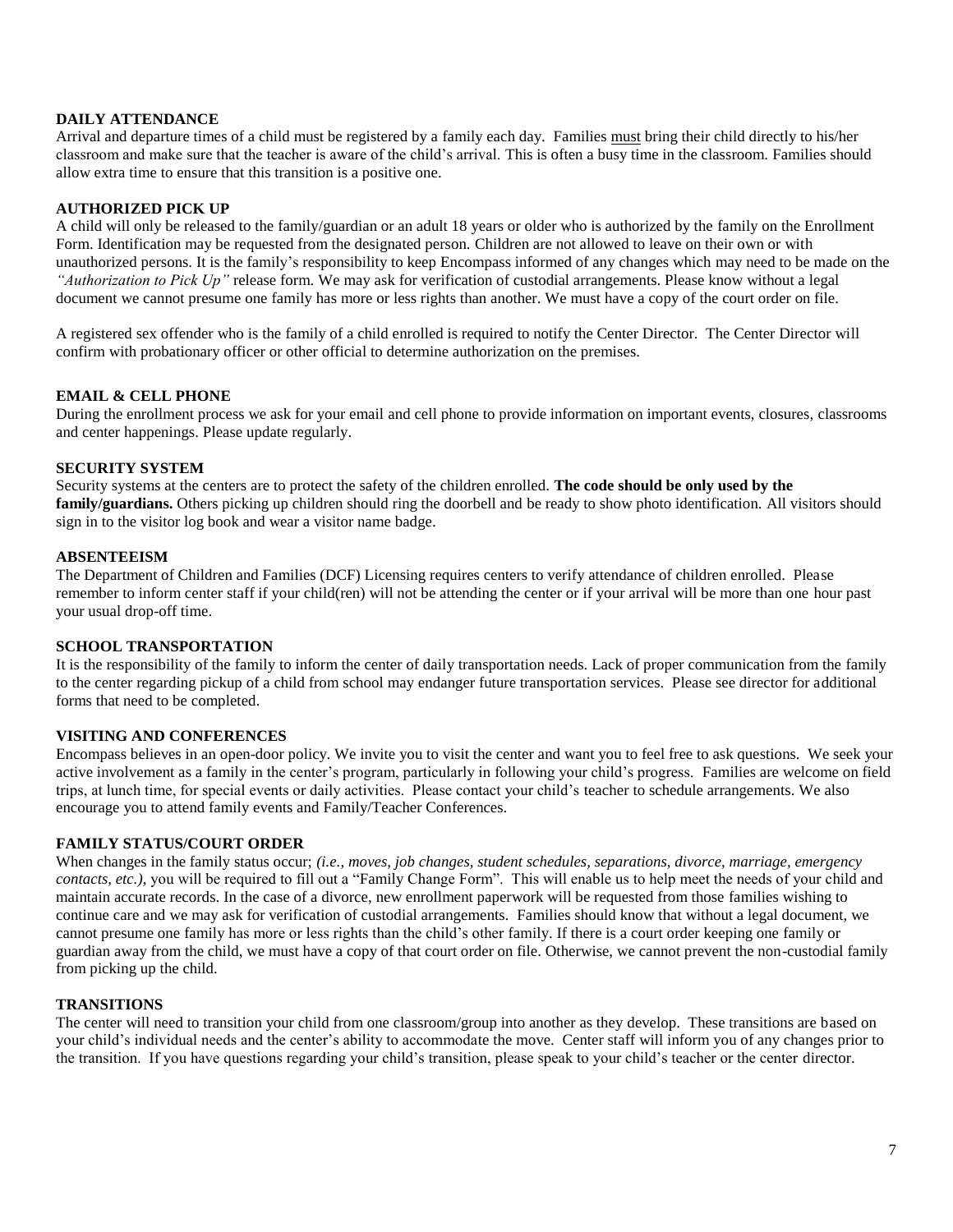#### **INCLEMENT SEVERE WEATHER POLICY**

Encompass will make every attempt to remain open during normal operations. Severe weather, power outages, lack of available, or unforeseen events may require specific programs to close or adjust hours of operation. In the event of extreme severe weather, when centers need to close, families will be notified through social media, email, and or direct phone call. **A full week's tuition will be charged for these weeks.**

#### **FAMILY ENGAGEMENT OPPORTUNITIES**

Encompass believes in creating an environment to support children and families by providing family activities to strengthen bonds between family and their children. Throughout the year, Encompass holds special events at the centers and in the community to create opportunities for families to socialize and foster a sense of community. We invite families to visit and observe their children in the classroom. Encompass provides information through resource libraries, newsletters, and day to day conversations. We also provide up-to-date information that helps link our families to community resources. Encompass values and supports the families we serve.

# **PROGRAM**

#### **PROGRAM PHILOSOPHY**

Through a stimulating and accepting environment, Encompass aims to present a program that develops the whole child socially, intellectually, emotionally and physically. Serving as an extension of the family, we bring families and teachers together to provide the opportunity for happy and healthful growth for each child.

#### **NAEYC ACCREDITED**

You have chosen an early childhood program for your child that supports/follows criteria established by the **National**  naeyc **Association for the Education of Young Children.** NAEYC administers the largest and most widely recognized accreditation system for all types of early childhood schools and child care centers. NAEYC is the nation's largest organization of early childhood educators.

#### **MEETING THE NEEDS OF YOUR CHILD**

Upon enrollment, children are assigned to a teacher who will have primary responsibility for caring for that child. Most classrooms within Encompass have a minimum of two teachers and two groups of children. Your child's primary teacher, along with co-teacher(s), will be responsible for ongoing personal contact, meaningful learning activities, supervision and immediate care as needed to protect the children's well-being.

Families can help teachers to meet the needs of children by sharing information. If your child has an I.E.P. (Individual Education Plan) or learning plan, we strongly encourage you to share it with Encompass so teachers can incorporate those objectives into their daily plans for your child. Teaching teams will work closely with service providers as outlined in your child's care plan. Due to funding requirements, Wisconsin Shares families will be asked to submit a copy of a child's I.E.P. or other care plan.

In order to ensure that individual needs of children are met, Encompass collaborates with a number of community resources such as: Brown County Human Services, Birth to Three, public and private schools, Family Services, Bellin College, City and County Health Departments, Family and Childcare Resources of NE Wisconsin, and Encompass internal resources (i.e., Program and Child Advocate).

#### **HIGH/SCOPE CURRICULUM**

The developmentally appropriate High/Scope Curriculum is a framework for education in which children are active – both physically and mentally. They plan, make decisions, and develop abilities to seek out and organize information on their own. It is a framework for the education of creative and independent minds – education that *"teaches"* the process of active learning.

Teachers understand the thinking and reasoning processes characteristic of young children. They carefully plan activities that support emerging skills, and adapt the curriculum to meet the needs of all children.

Children participate in a daily process of planning, doing, and reviewing that sharpens decision-making skills; they learn through active experience with people, places and things. You will find a *"Daily Routine"* posted in each of the preschool rooms. Lesson plans and information about events of the day will be posted as well.

#### COR Advantage Assessment:

Each day teaching staff record anecdotes based on classroom observations of your child. The teachers record the anecdotes using High Scope's Online COR Advantage Assessment tool. The anecdotes provide valuable and practical information to understand and plan for the developmental needs of your child. This applies to children enrolled up to entering kindergarten. Exceptions may include children enrolled in Early Head Start, Head Start, 4K, or limited hours of care used. Each day children 3 and under you will receive a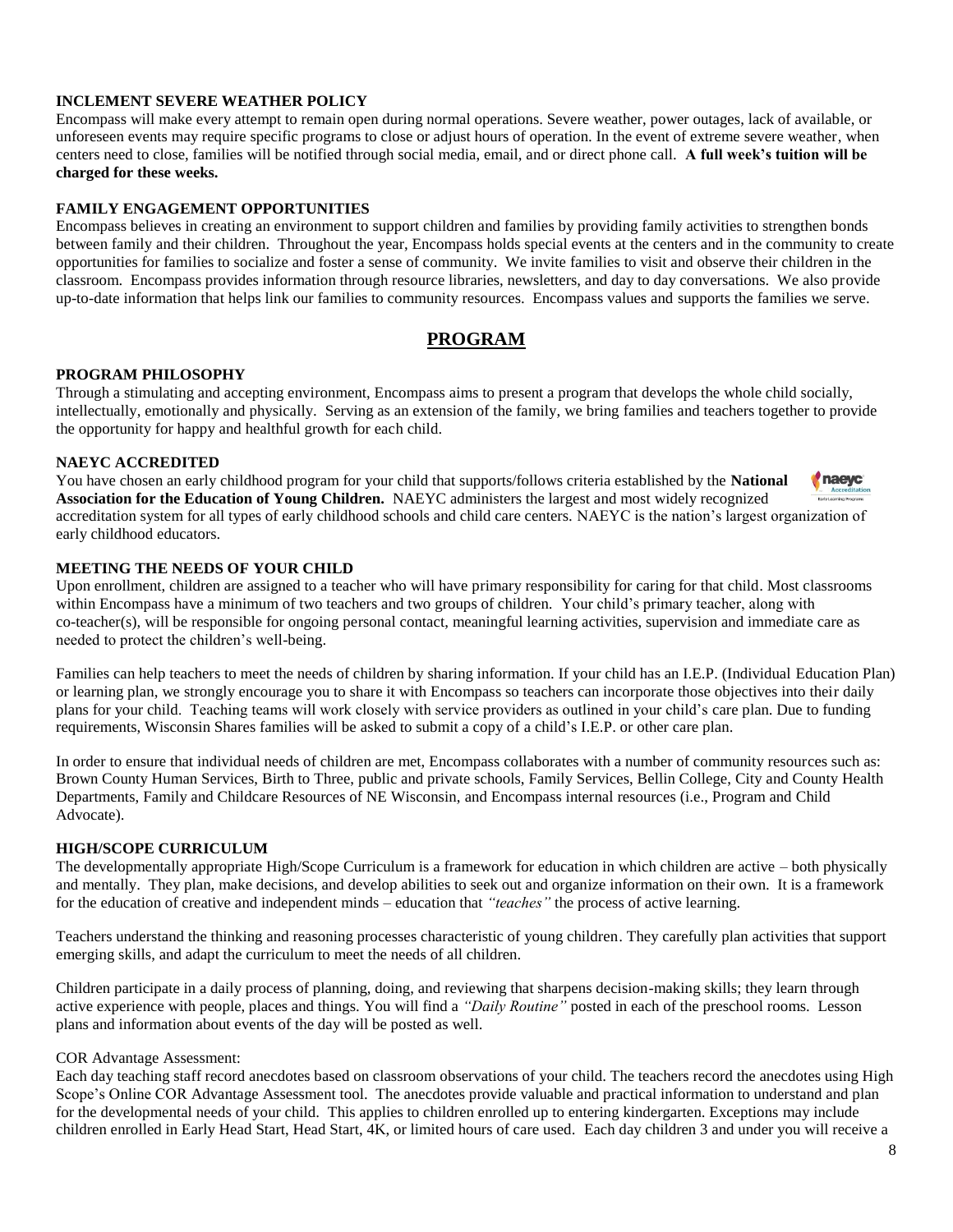daily note recording the events that happened during your child's day. In addition, each week you will receive a "Weekly Digest" summarizing the pictures and notes captured during the week. Please make sure you update your contact information so you can continue to receive up to date information on your child's early learning experiences. In addition, you will receive monthly classroom storyboards letting you know what is happening in your child's classroom. You can also download the COR app.

#### CHILD TO TEACHER RATIOS

*State of Wisconsin Child Care Licensing Requirements* for child to teacher ratio is maintained during all hours of operation. Encompass makes every attempt to meet the commitment of high-quality care which includes lower child to teacher ratios as outlined by NAEYC Accreditation Standards.

#### **BEHAVIOR GUIDANCE**

Teachers shall provide for positive guidance, redirection, and expectations that are clear and age appropriate. Teachers are trained in Conscious Discipline which is an overall positive approach in language and strategies that support the learning environment and teacher/ child connections in the classroom. Our physical, social and emotional environments are designed to help children develop self- regulations, self- esteem, connect with their peers, and respect others. Support strategies for working with challenging behaviors may include the following:

- Gathering information through classroom observations, COR anecdotes, and ASQ3 and SE-2 (screening tool) to understand the current behaviors the child is exhibiting.
- Identify routines and intervention strategies utilizing Conscious Discipline techniques to help support children in the classroom.
- Provide open opportunities for verbal face to face communication between home and school to support the awareness of challenges or behaviors.
- Formal family meeting to review behaviors and construct a plan to support positive behaviors.
- A Child Intervention Behavior Plan will be communicated along with next steps at the family meetings.
- Encompass Early Education Support Director, Program Support Specialist/Classroom Advocate, and Family Advocate may be involved to provide additional support

#### **PETS**

Due to liability purposes, pets (cats, dogs, etc.) are not allowed in Encompass buildings. Fish are the only acceptable pets.

#### **YOUNGSTAR**

Young Star is a program of the Department of Children and Families created to improve the quality of care in Wisconsin. Young Star evaluates childcare providers on education, learning environment, business practices, and the health and well-being of children. **All of Encompass' nationally accredited centers have been designated as "5 Star".**

#### **OUTDOOR PLAY**

Daily outside activities are a part of our morning and afternoon schedules. Encompass recognizes that physical activity is critical for healthy development, and promotes active indoor and outdoor play daily. We provide at least 75 square feet of outside space for each child playing outside at any one time. The children will be kept indoors during inclement weather and provided with large motor activities indoor under the following conditions:

- Heavy Rain
- Temperatures above 90 degrees Fahrenheit
- Wind Chills of 0 degrees Fahrenheit or below for children age 2 and above
- Wind Chills of 20 degrees Fahrenheit or below for children under age 2

**If a child is well enough to be in the center, the child is generally assumed well enough to go outside.**

#### **FIELDTRIPS/TRANSPORTATION**

On occasion, fieldtrips are planned for children ages 3 years and older. Families will be notified of fieldtrips 48 hours prior to the scheduled trip either through the monthly classroom calendar, posted notes and/or notes placed in the family pockets. Families who arrive after field trip departure may be required to transport children to field trip destinations. Safety precautions will be used to safeguard children including having a cell phone in the event of an emergency, emergency contacts for all children, and first aid supplies on hand. Depending on the location of the fieldtrip, children and staff may walk, use city transit, or use contracted bus service as means of transportation to and from the fieldtrip. Children under the age of 3 will only take walking trips. Additional fieldtrip costs may apply. Encompass contracts with Lamers Bus Lines for transportation services. Lamers Bus Lines can be reached at 496-3600. Public transportation is sometimes used for field trips requiring transportation. Children will never be left unattended in a vehicle. When children are transported, teachers will be responsible for accounting on regular intervals by name and sight for all children using the Fieldtrip or Walking Safety Checklist.

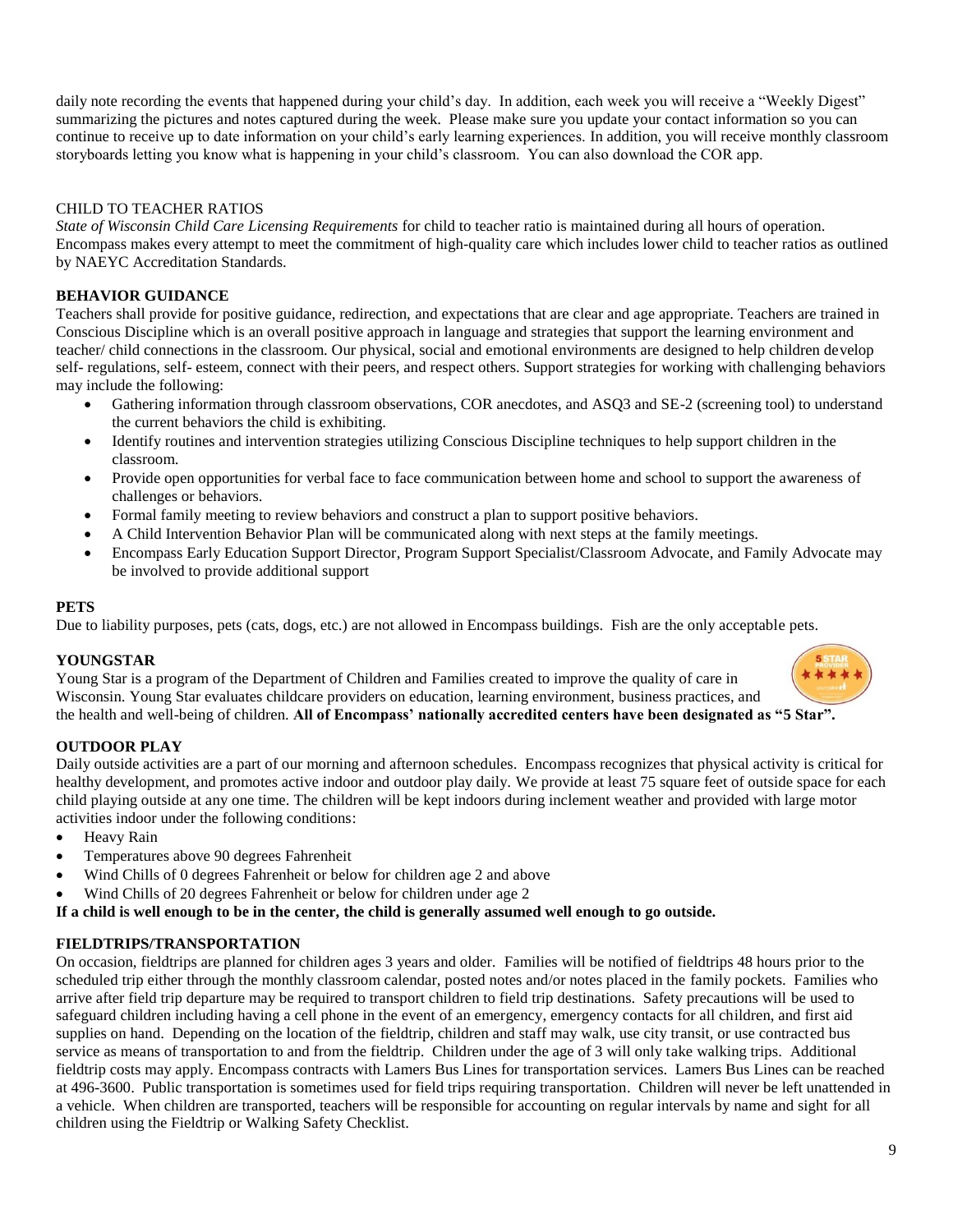#### **DRESS**

We believe in active, "messy" play. The center provides smocks or paint shirts but this cannot guarantee clothes will not get messy. Please dress your child appropriately so she/he can participate without fear of ruining good clothes. **Sandals, thongs, and Jelly shoes can be dangerous. Please leave a pair of athletic shoes in your child's cubby for outdoor use.**

#### **CLOTHING AND SUPPLIES**

Families will be asked to provide the following: **(All clothing and supplies must be labeled.)**

#### **For infants and toddlers:**

- feeding supplies needed by your child. All bottles containing breastmilk need to come to the center in ready to serve bottles. The bottles will be dumped after 1 hour, rinsed, and stored back in the original container.
- disposable diapers, pull-ups, baby wipes, and diaper cream if needed
- an extra set of labeled clothing
- **one** napping item; i.e., a pillow, cuddly toy, blanket (*According to best practices of SIDS Risk Reduction, blankets are not allowed in cribs or rest equipment for infants younger than 12 months)*
- non-aerosol sunscreen when needed
- toothbrush (toddlers) if applicable
- FDA and DCF alerts families and health providers that necklaces, bracelets, and jewelry marketed for relieving teething pain should not be used with infants. Such use could lead to strangulation, choking, serious injury, or death. Due to this information, these items will not be allowed at the center.

#### **For pre-schoolers:**

- an extra set of seasonally appropriate clothing including socks and underwear
- **one** napping item; i.e., a small pillow, cuddly toy, blanket
- disposable diapers and baby wipes, if necessary
- non-aerosol sunscreen SPF 15 or greater
- tooth brush if applicable
- non-aerosol insect repellent\*
- \*When public health authorities recommend use of insect repellents due to a high risk of insect borne disease, only repellents containing DEET are used and these are applied only on children older than two months. Staff apply insect repellent no more than once a day and only with written family permission.

Note: On occasion there may be circumstances (i.e. blood or urine) when laundering supplies (i.e. cot sheets) may be asked of the family. Please return these soiled items when possible. Also, when potty training all soiled clothing will be bagged and sent home for laundering. If you wish to have the items thrown away, please let the classroom teacher know. We are not allowed to rinse or wash soiled materials per Health and Safety guidelines.

#### **TOYS FROM HOME**

Encompass centers are very well equipped for the development of children. To avoid lost or damaged toys, we discourage children from bringing toys from home into the center. **Encompass will not be responsible for any lost or damaged toys.**

#### **SCHOOL AGE TRANSPORTATION**

Transportation to schools is available at select locations. Please ask your center director for more information and related forms.

# **ADMISSION & FEE POLICIES**

#### **ADMISSION**

**An enrollment meeting with the Center Director is required prior to all enrollments**. In this session, necessary forms are completed and families have the opportunity to discuss their child and the program in depth. Forms to be completed and updated include:

- Enrollment Form
- $\square$  Emergency Cards (blue and white)
- □ Child Health Report
- $\Box$  Immunization Record

 $\Box$  Health History □ CACFP Household Income Statement □ CACFP Enrollment Form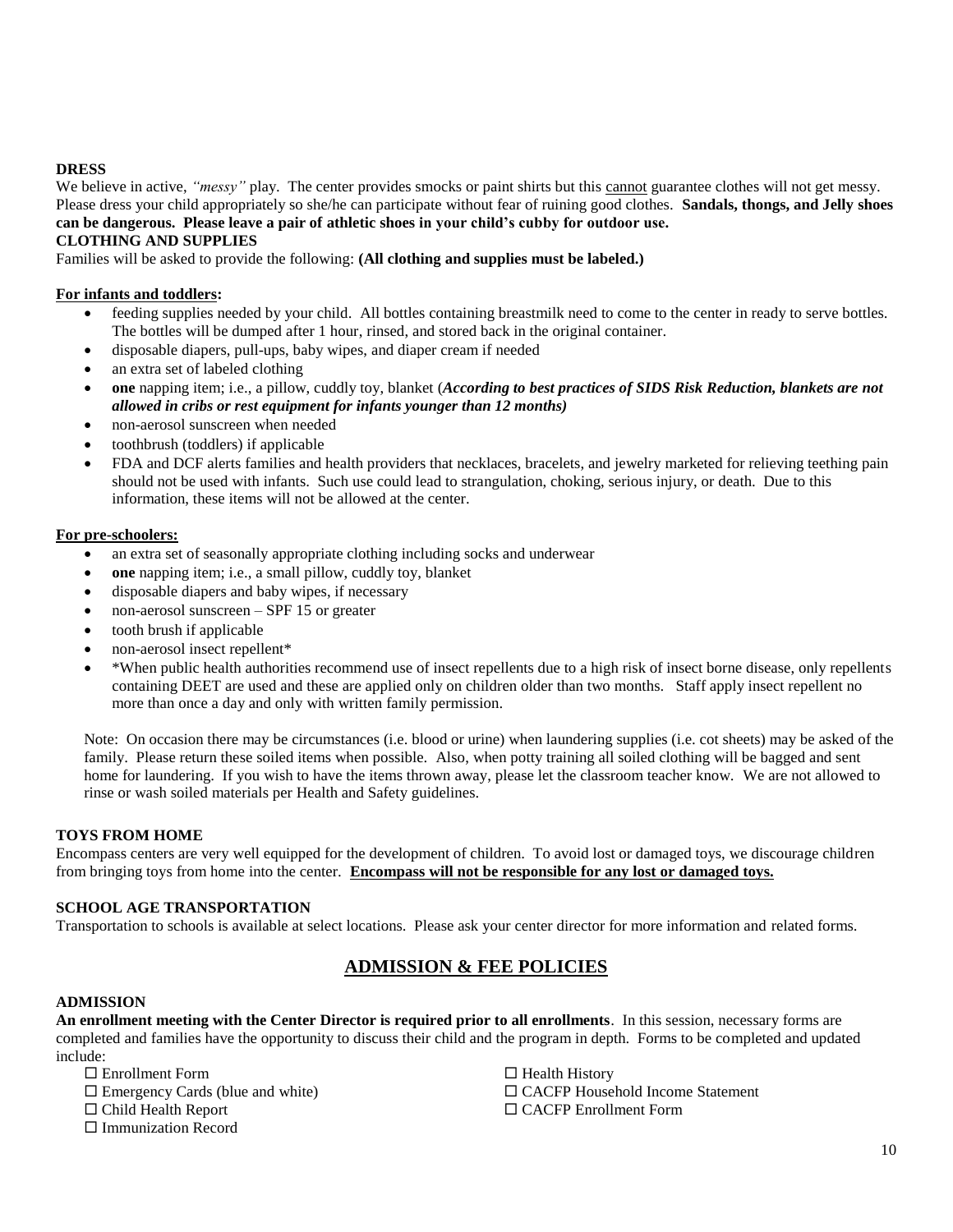$\square$  Tuition & Payment Agreement for WI Shares Funded Families (if applicable)

- □ Getting to Know You (*for child over 2 yr.*)
- Infant Intake Form *(for child under 2 yr*.)
- $\square$  Ages & Stages Family Questionnaire (ASQ 3 & ASQ SE 2) will be emailed to you

 $\square$  Special Care Plans Transportation Permission Form (*if applicable*) Alternate Arrival/Release Agreement (*if applicable*) USDA Special Dietary Needs and the CACFP Tracking Form *(if applicable)*

#### **REGISTRATION**

**ALL** families will be required to pay a \$75 non-refundable registration fee per child or \$100 per family (Bellin employee rates are \$67 per child or \$90 per family) when enrolling in Encompass programs. This fee is **due prior to starting care and helps support the additional fees of licensing requirements.**

#### **ANNUAL REGISTRATION**

An **annual** registration fee of \$75 per child or \$100 per family (Bellin employee rates are \$67 per child or \$90 per family) will be charged to your account on January 1<sup>st</sup>. This annual registration fee will be billed unless your family was billed for their **initial registration fee during the months of November or December in the preceding year.**

#### **CHILD CARE OPTIONS**

**Full Time Care** consists of over 30 hours of care per week up to a maximum of 50 hours per week at 10 hours a day. **Prime Time Care** consists of 30 hours per week.

**Daily Rate** (If available) consists of up to 10 hours of care per day.

**Occasional or Hourly Care** is available for children 2 years and above on an hourly basis. This option is based on based availability and availability of care is not guaranteed.

**Before and/ or After School Care** consists of 5 Year Old Kindergarten and older children using care prior to school in the morning and after school in the afternoon during the school year only.

**Care for School-age Children** - If you need care for your school-age child on "no school" days, a two-week notice is required for the center to schedule the number of hours needed. Contact your Center Director to determine if space is available.

The center will **not** provide care for your child when he/she should be in school, or if your child has been suspended from their school.

#### **FEES**

Fees are **DUE ON FRIDAY by closing (or Sunday if paying online), prior to the week of care. If fees are not paid on time, a \$25.00 late payment charge is charged to your account**. New Enrollments must pay for the current week of care and the registration fee in full prior to starting care at Encompass. Encompass reserves the right to suspend and/or terminate your child(ren) from the program for not following Encompass fee policies. Fee payment agreements may be requested due to financial hardship situations.

If a family wishes to pay bi-weekly or monthly, the payments must be made **in advance**. **Please note that four months out of each year have 5 weeks** and an additional week of payment is required during these months if you choose to pay monthly.

**Families will receive an account statement on Thursdays unless the balance is at \$0.00.** If you have any questions or concerns regarding your account, please see the Center Director immediately. If at any time you dispute the balance owed in the account or question the validity of a transaction, please contact your Center Director for clarification and/or explanation.

#### **Flexible Schedules (***BELLIN HEALTH CENTER ONLY- includes BHC community families)*

Flexible schedules require a minimum of eight days scheduled per month. A full day is charged for any days needed to make the eight-day minimum. **Schedules are due on Monday, two weeks ahead of the week scheduled**. Once space is reserved, the days may not be traded or canceled. The family will be billed whether the child is present or not. If space is available, care may be added at the daily rate. Children who occasionally schedule five days a week will be charged the daily rate for all five days. **Late submission of schedule may result in loss of space**.

#### **MULTIPLE CHILD DISCOUNT:**

Families that enroll more than one child in care are eligible for a multiple child discount. If two children are enrolled, a 10% discount is given to the child with the lowest weekly rate. If three or more children are enrolled, the child with the lowest rate will receive a 15% discount, second lowest rate will receive a 10% discount, and highest rate will receive no discount. Multi-Child discounts are rounded to the nearest dollar except for Hourly Care. Hourly Care children do not receive a percent discount, but rather receive \$0.50 per hour discount for the children that are not billed at the highest rate.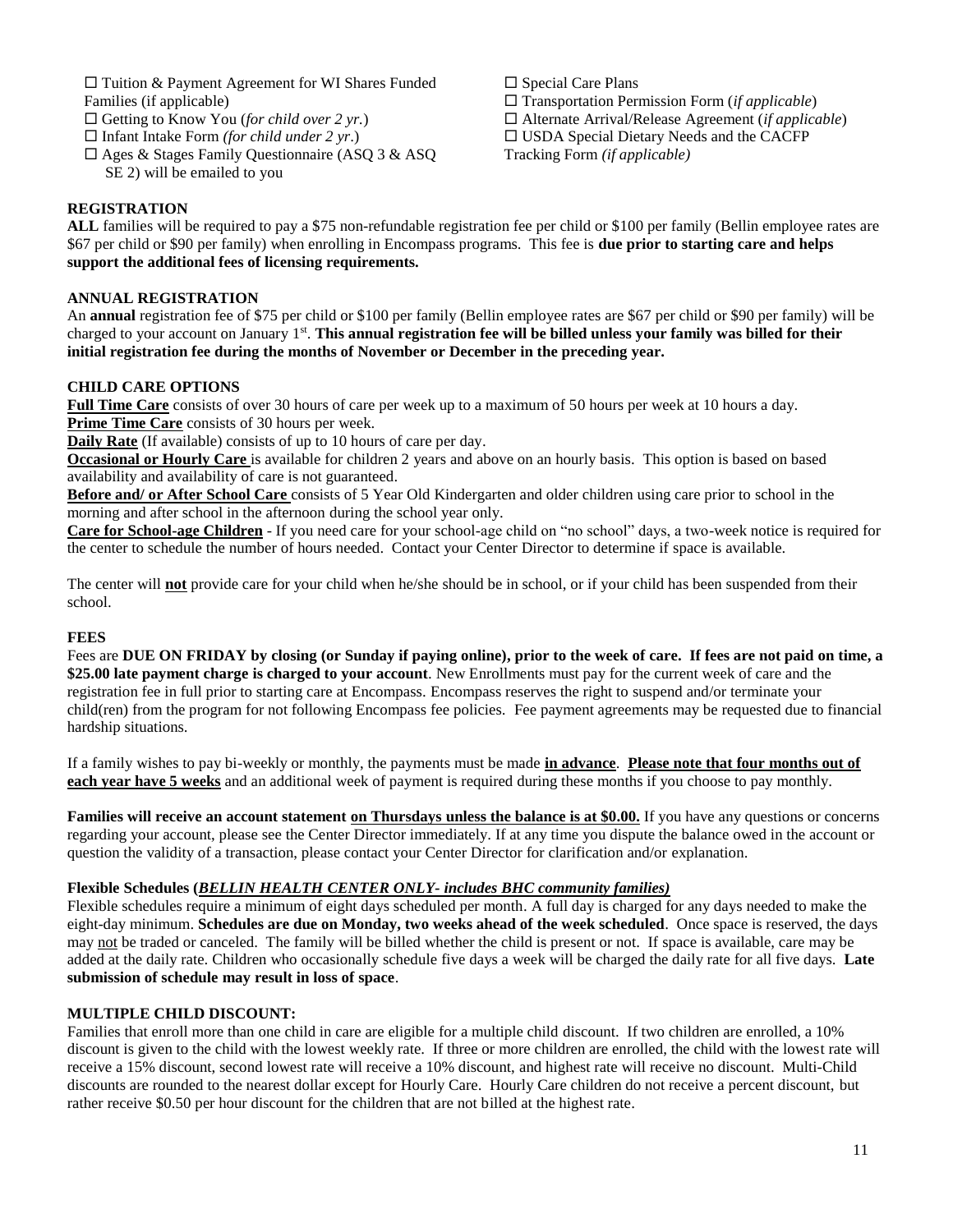#### **BELLIN EMPLOYEE FAMILIES**

Bellin employee families will receive reduced rates at the Bellin Center for all care types. Families can also utilize care at other Encompass locations, but will only receive Bellin reduced rates at these centers for full time care. It is advised to contact the Center to check availability and initiate the waiting list process, particularly for infant care, as this is a highly utilized group. **The enrolling Bellin family must have employment verified by Bellin Human Resources to be eligible for the discounted rate. Check with Bellin Center Director for any additional questions.** 

#### **HOLIDAYS/CLOSURES**

We are closed New Year's Day, Memorial Day, Fourth of July, Labor Day, Thanksgiving, and Christmas Day. If a holiday falls on a Saturday, centers will close on Friday; if a holiday falls on a Sunday, centers will close on Monday. Please refer to specific dates on page 2 of the Family Handbook.

All Encompass Early Education and Care Centers will be closed for one (1) day in late August, before the Green Bay Public School starts, for an All Staff Professional Development Day.

If your child is normally scheduled for a day of Encompass closure (holiday, All Staff Professional Development Day, or Inclement weather day), you will be billed for care as normal and are expected to pay for care on the Friday prior to the week of care.

#### **PAYMENT OPTIONS**

#### **Cash/Check Payments**

Check payments can be made by inserting in the locked box at the center. It is strongly encouraged that all families directly give any cash payments to a Center Director and receive a receipt as proof of payment.

#### **Credit/Debit Card**

Encompass offers families the opportunity to pay for child care using MasterCard®, VISA®, or Discover® credit or debit card. Families can make credit card payments through a link on their weekly invoice or in person at the center.

#### **Automatic Withdrawal**

Encompass offers automatic withdrawal from a checking or savings account. Please see your Center Director for more information.

#### **4 YEAR OLD KINDERGARTEN**

4 year old Kindergarten is offered at all Encompass locations. Fees may apply depending on the type of care needed. Please contact the Center Director regarding the enrollment process and applicable fees. 4K collaborative models with the West De Pere, Pulaski, and Green Bay School District may have additional requirements for enrollment and applicable fees. **(See 4K Handbook information at the end of this handbook)**

#### **EXPECTED AND UNEXPECTED CHILD ABSENCES:**

If your child is normally scheduled to attend on the day of absence, you will be billed for care as contracted and payment is expected on Friday prior to the week of care. You may be eligible to receive a vacation credit for absences depending on the primary care type. See Vacation/Sick Leave Policy for more information.

#### **VACATION/SICK LEAVE POLICY**

- To receive vacation time at no charge the vacation/sick leave form must be completed and returned to the Center Director **prior** to the week of vacation.
- A child enrolled Full Time, Prime Time or Daily between **January 1 – May 31** will receive **two weeks** of vacation at no charge according to their enrollment status.
- A child enrolled Full Time, Prime Time or Daily between **June 1 – October 31** will receive **one week** of vacation at no charge according to their enrollment status.
- Children enrolled November 1<sup>st</sup> or after **will not** receive vacation during the current calendar year.
- Children scheduled as hourly care **do not receive vacation or sick leave**.
- When a child is in attendance for only one day and absent for the other days, that week can be taken as an unpaid vacation/sick week. A Vacation Form must be completed and returned to the Center Director. Daily rate will be charged for the one day the child is at the center.
- Vacation must be taken as **five consecutive days**, and **cannot** be used during the two-week termination notice. The vacation year begins with the first full week in January.
- Bellin Center families using Flexible Schedules are not eligible for vacation credits.
- Schreiber Partners and Encompass employees may take vacation days by the day.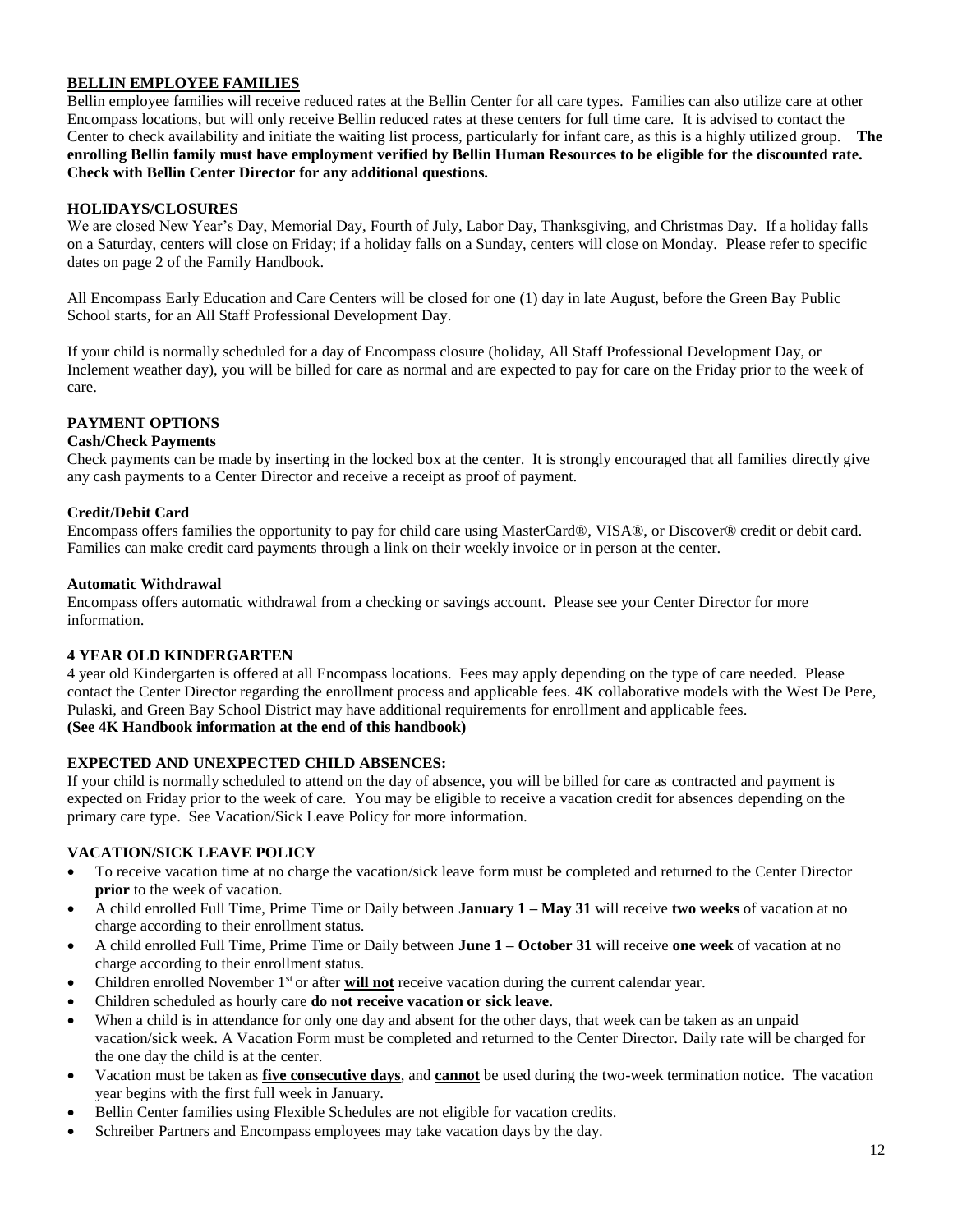• **If you received scholarship assistance (including annual registration fee and affordability scholarships) during the calendar year, any vacation credit given will be lowered based on the total amount of scholarship(s) received.** 

#### **WISCONSIN SHARES FUNDING**

- Families who are eligible for WI Shares Child Care Assistance Funding:
	- o Are required to apply for funding or pay full fee. If denied assistance, denial letter must be given to Center Director, which may allow your family to qualify for any other funding assistance that may be available through Encompass depending on the circumstances.
	- o Are responsible to notify their caseworker of any household, employment, income, or care needs changes.
	- o Are responsible for any child care costs not covered by WI Shares funding including the initial and annual registration fee and late payment fees.
	- o Are required to have account paid in full on Friday prior to the week of care in order to continue in care, regardless if authorization is active, unless agreed upon payment plan is in place.
	- o Cannot receive Bellin employee or Encompass employee discount if receiving WI Shares funding.
- Scholarship funding may be available to assist families with Parent Share responsibilities. Families may be required to share their authorization information in order to be considered for scholarship assistance. Please see your Center Director for further information.
- EBT payments for one child cannot be used towards another child's care per WI Shares regulations.

#### **NON-SUFFICIENT FUND CHECK (NSF)**

Any check returned to us for NSF will be charged a \$30.00 fee. Encompass will maintain the option of refusing any future checks. **Postdated checks will not be accepted.**

#### **LATE PICK-UP CHARGE**

According to Licensing Regulations, children need to be picked up by program closing time. **A Late Fee of \$1.00 per minute per child will be charged after the program has closed.** Families receiving third party assistance are responsible for personal payment of this fee.

#### **10 HOUR DAY POLICY**

Due to additional staffing costs and because we do not believe it is healthy for children to remain in any group setting for more than 10 hours a day, any child care slot which requires more than 10 hours on any given day, will be charged the hourly drop-in rate for each child beyond this limit. This includes children who may be out of the center during part of their day.

#### **TUITION FUNDING ASSISTANCE**

Encompass receives funding from United Way and other Community partners to assist families in affording tuition for highquality child care. In order to be eligible for a reduced fee, verification of gross monthly household income (wages, child support, rental income, grant funding for students, etc.) is required at the time of enrollment and your income must fall below a specified level. Both parents must be working, or attending school, or in the case of a single-family family, the parent must be working or attending school. Encompass will ask for income verification periodically throughout the year to confirm eligibility. Care type used must be justified based on work/school schedule. Families eligible for WI Shares assistance must apply first to WI Shares prior to be considered for this funding source. If a family qualifies for any other  $3<sup>rd</sup>$  party funding, the family may not be eligible for this Tuition Assistance.

#### **STUDENT ELIGIBILITY FOR TUITION FUNDING ASSISTANCE**

In order to qualify for the sliding fee as a student, you must be taking a minimum of 6 credits at a post high school institution. 12 credits or more qualify you for Full Time care.  $6 -11$  credits qualify you for up to Primetime care based on true care needs. A copy of your schedule is required along with a signed release form allowing Encompass to obtain information from the institution regarding your student status. If your status changes, Encompass will adjust your rates accordingly. If you drop out of school, your assistance terminates immediately. A **C** average or better must be maintained in order to be eligible for the assistance rate for the next semester. **Students must discuss with the Center Director the options available for child care during school vacation breaks**.

#### **NWTC STUDENT FUNDING**

NWTC Child Care funding will be billed by Encompass the entire tuition (less any other third-party sources) as applicable until the funding is used up. Encompass will have conversation with the family on how the family would like to pay for their family responsibility payments (divided over the semester or family pays once other funding is used up).

#### **ENROLLING ADDITIONAL CHILD**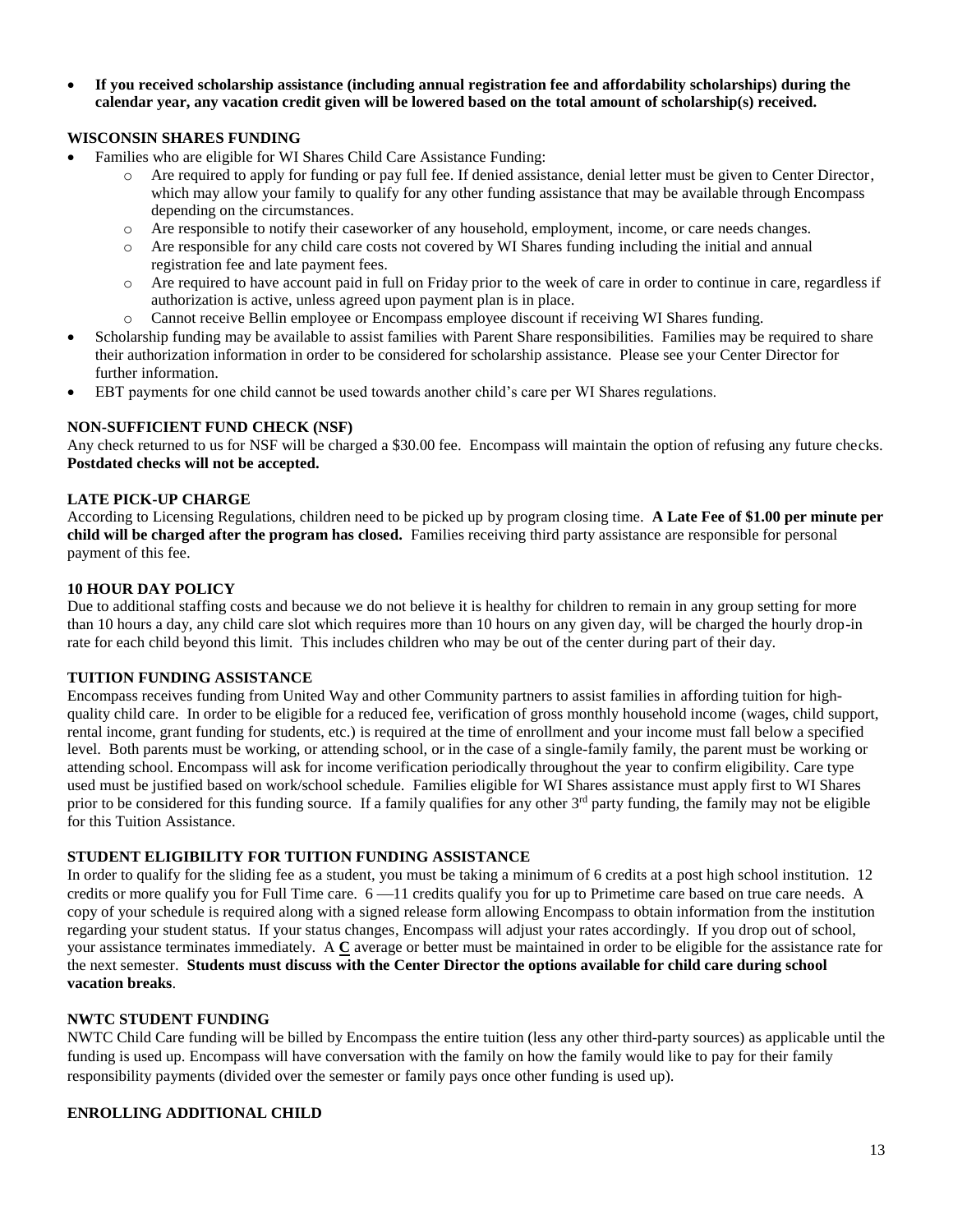If you would like to enroll an additional child into our program, we ask that you speak to the Center Director regarding the following: availability of space, necessary paperwork and additional fees (i.e., registration fee and new weekly rate). Families will receive a second child discount, which will be applied to the lowest child rate. **Your child care account must be current in order to enroll an additional child into any Encompass program.**

#### **STATUS CHANGE**

Family initiated child care option status changes that are requested for 3 weeks or less are not acceptable. Changes for over 3 weeks may be granted if status is available and allowed at specific location. Changes will go into effect on Monday and cannot be changed mid-week. Additional care above the contracted care type cannot be guaranteed. Families on Drop-In Care are not guaranteed care.

#### **TRANSFERRING TO ANOTHER ENCOMPASS LOCATION**

At times, some families find it more convenient to transfer their child(ren) to another Encompass facility, if space is available. All paperwork will be transferred and there will **not** be an additional charge for the transfer. Encompass requests a **two week written notice prior** to the move. Families receiving WI Shares assistance need to notify their case worker prior to the funds loading on their EBT care for the month of a transfer of locations.

#### **JOINT CUSTODY**

- It is recommended to keep separate accounts for both families unless families are still married or separated (**NOT** legally divorced). The families will both need to fill out separate paperwork in order for this to happen.
- One registration fee/annual fee will be charged for each child. If both families have an account, the registration fee will be evenly divided between the two accounts.
- If two separate accounts, a schedule must be submitted by the families letting the center know which days are to be billed to mom and which to dad. Both families need to agree on the billing arrangement.
- Encompass does not want to be brought in the middle of the custody arrangements. It is the responsibility of the families to agree on how the billing should be divided and the payment on the accounts. If one family is terminated for inadequate follow-through on payments, it may be the responsibility of the other family to assume the remainder of the child care costs depending on the age of the child. Both families asked to review and sign Joint Custody Arrangements form to confirm understanding of Encompass practices.
- One week of vacation will be given (in accordance with our vacation policy enrollment deadline) to each family during the course of the year unless other arrangements are agreed to by both families.
- If one family terminates from Encompass and the second family remains enrolled, the second family must meet with the Center Director to discuss payment/care options.

#### **TERMINATION**

**A two-week written termination notice is required**. Vacation **cannot** be used as any part of the termination notice.

**If you received any scholarship assistance (for registration fee, YoungStar scholarships, or any Affordability scholarship assistance) during the past 12 months, any credit balance in your account will be lowered based on the total scholarship amount awarded. This funding is used to continue to support other families needing financial assistance.** 

#### **TERMINATION OF EMPLOYMENT BY BELLIN HEALTH**

If employment is terminated with Bellin Health, the employee is responsible for notifying the Center Director at Encompass immediately as they will no longer be eligible for the Bellin reduced rates. If notification is not provided to Encompass, once it is determined the individual is no longer a Bellin employee, the former employee will be responsible for any back payments due. The option to continue to utilize care at the Center will be based on availability.

#### **TERMINATION OF CHILD CARE BY ENCOMPASS**

In some circumstances, Encompass may terminate care.

#### **Reasons which may result in the termination of care are as follows:**

- Non-payment for child care services and/or lack of adherence to our fee payment policies and procedures (Immediate Termination)
- Abusive behavior and/or verbal threats by families (including profanity) or child toward program staff, other families, or children (Immediate Termination)
- Continued failure to comply with program policies
- Child exhibits severe behavior problems which would endanger safety of self and/or others
- Lack of cooperation from families with the program's efforts to resolve differences and/or to meet the child's needs through family/staff meetings or conferences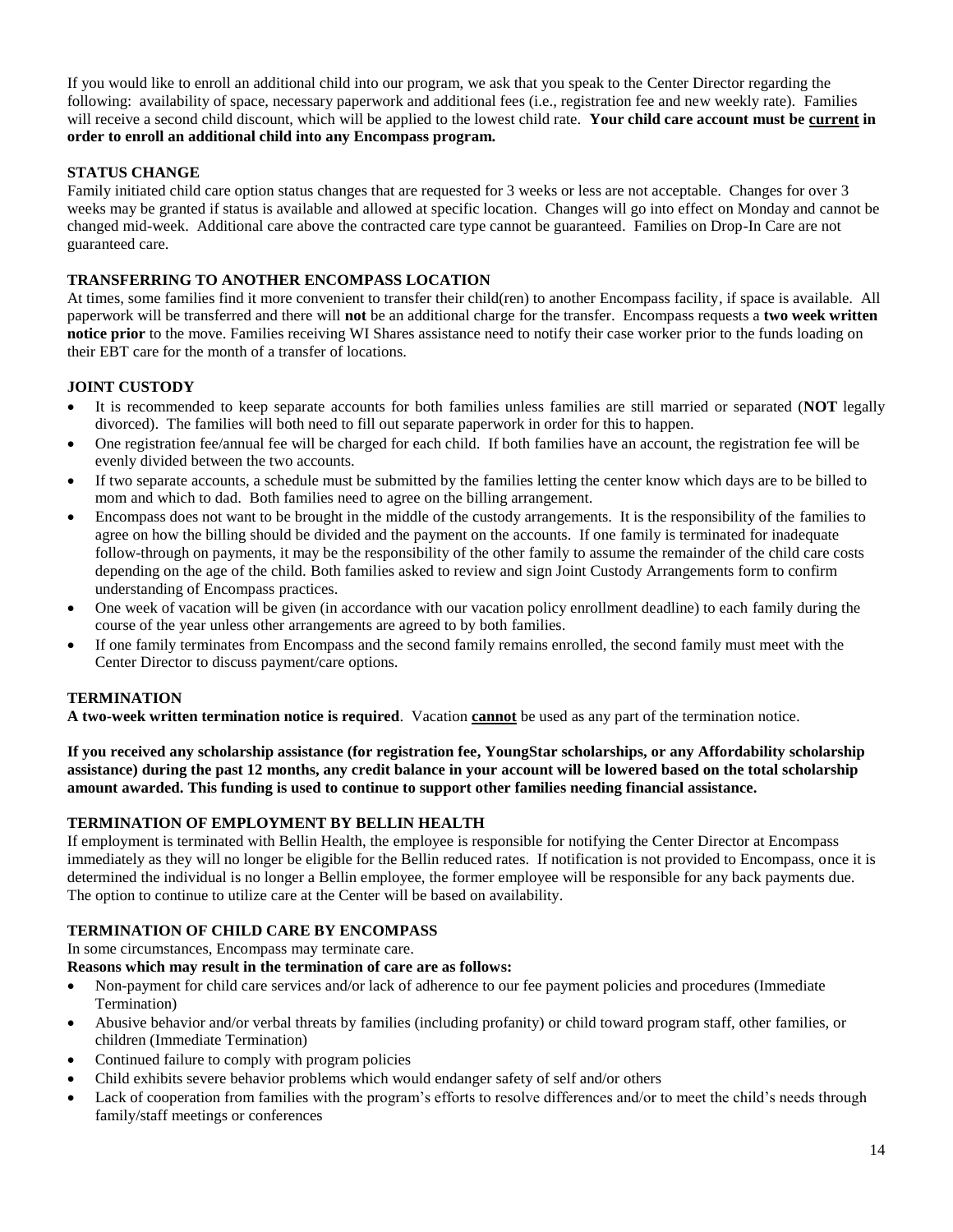• Child exhibits special needs or needs related to a serious illness that are not possible to meet at the program. In this case, the Center Director and program staff will make every effort to involve the families, and other resource persons (as appropriate), in order to decide together on the best course of action for this child.

• Failure to keep emergency information up to date and accurate (*i.e. phone numbers, emergency contacts, etc.)* If Encompass needs to terminate care, families may be given a two-week notice in writing and options for alternative care may be discussed.

### **PAYMENT ARRANGEMENTS**

We understand that families may have alternative fee payment arrangements due to the sharing of the cost of child care. Encompass will hold the responsibility of registration fees and tuition payments to family(s)/guardian(s) signing off on the enrollment form.

#### **FAMILY REFERRAL DISCOUNT/CREDIT (see separate flyer)**

Encompass will offer a discount/credit on your child care account for any new community family who enrolls at Encompass as a result of your referral to any one of the Encompass. If more than one family refers a community family, the referral credit will be split between all parties. Please see your Center Director for more information.

#### **PAYMENT/BILLING DISPUTES**

If you feel that you have been billed incorrectly or have a payment dispute, please speak with your Center Director to resolve the issue. If you are unable to work out the dispute with your Center Director, you may call (920) 469-1236 and ask to speak with the Encompass Director of Agency Programs.

# **HEALTH AND SAFETY**

#### **WHEN TO KEEP YOUR CHILD(REN) AT HOME**

Because we want to keep illness to a minimum in the centers and we are not staffed to care for sick children, we ask that you keep your child home when: *(Please DO NOT bring your child to the center in these instances.)*

- he/she is too ill to participate in daily routine activities and requires one-on-one care
- he/she develop any new rash other than on diaper area
- he/she has a temperature is 101° or above
- he/she have vomited in the last 24 hours (unless vomiting is determined to be caused by a non-infectious condition)
- he/she have had diarrhea within the last 12 hours
- he/she have eye redness along with drainage
- he/she have head lice or nits
- he/she have skin or mouth lesions
- your school-age child is too ill to attend school during regularly scheduled school days, we will not be able to care for him/her at the center

\*\* During a health pandemic or significant outbreak, Encompass may change the "exclusion of care" criteria. All notifications will be shared via email.

When a child returns to the center after an illness, he/she needs to be able to go outdoors when weather permits. If you feel your child should not go outdoors, you should keep him/her home from care.

#### **CHILD BECOMES ILL AT CENTER**

If your child becomes ill while with us, we will notify you and ask you to come to pick him/her up within **one hour. If you are unable to pick your child up within one hour after you are called, you are responsible to have a RELIABLE emergency person come for your child**.

If you **cannot** be reached first, an emergency contact person will be called to pick your child up. While your child waits to be picked up, they shall be provided with his/her own crib or cot and his/her own blanket in semi-isolation.

The Center Director or her designee will make the determination when a child needs to go home from the center due to illness. During a health crisis or pandemic, recommendations for exclusion may be modified and will be communicated via email.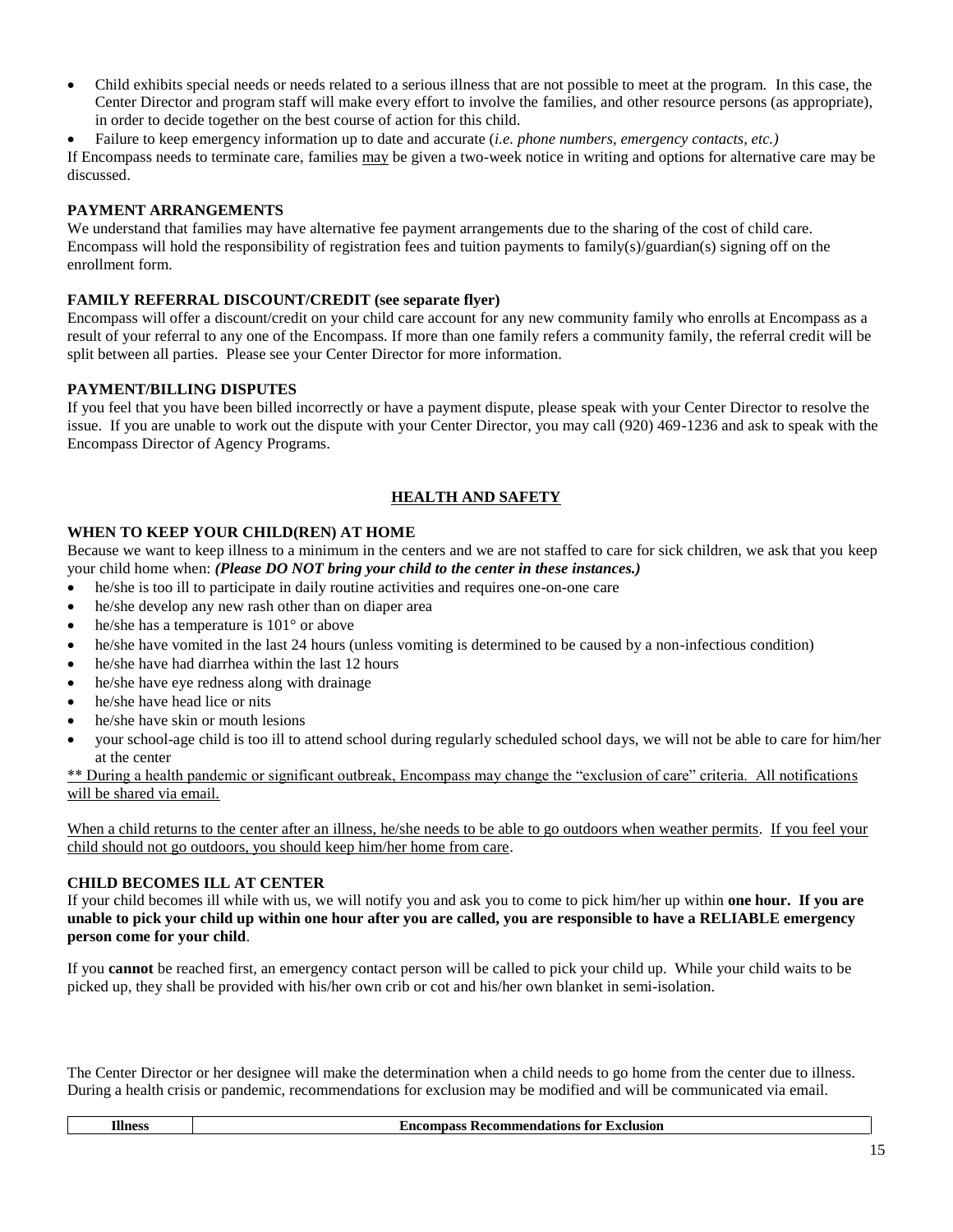| <b>Active</b>          | Until child's primary physician or Brown County Health Department states child is on appropriate treatment and can     |
|------------------------|------------------------------------------------------------------------------------------------------------------------|
| tuberculosis           | return                                                                                                                 |
| <b>Blood or Mucous</b> | Exclude if cannot be explained by dietary change, meds, or hard stools                                                 |
| in Stool               |                                                                                                                        |
| <b>Varicella</b>       | Exclude until all lesions are dried and crusted.                                                                       |
| (Chicken Pox)          |                                                                                                                        |
| Conjunctivitis         | Drainage is gone and on medication for 24 hours.                                                                       |
| (Pink Eye)             |                                                                                                                        |
| <b>Diarrhea</b>        | 3 or more in 24 hr. period. Exclude until asymptomatic for 24 hours. Exclusion is required for all diapered children   |
| (unknown origin)       | and toilet-trained children if the diarrhea is causing soiled pants or clothing. In addition, diapered children with   |
|                        | diarrhea should be excluded if the stool frequency exceeds two or more stools above normal for that child.             |
| <b>Fever</b>           | Free for 12 hours with no medications                                                                                  |
| <b>Fifth Disease</b>   | None                                                                                                                   |
| <b>Hand Foot Mouth</b> | None unless fever or child cannot maintain hygiene or avoid close contact with others                                  |
| Impetigo               | Until treatment has been initiated                                                                                     |
| <b>Influenza</b>       | <b>Fever Resolved</b>                                                                                                  |
| Lice                   | Nit Free. GBAPS and Pulaski may have other standards that must be followed for 4K only children. 4K wrap               |
|                        | children will need to follow EEEC no nit policy.                                                                       |
| <b>Measles</b>         | Exclude 4 days after rash                                                                                              |
| <b>MRSA</b>            | Exclude if drainage from lesions cannot be contained                                                                   |
| <b>Pertussis</b>       | 5 days after antibiotics                                                                                               |
| (Whooping              |                                                                                                                        |
| Cough)                 |                                                                                                                        |
| Rash                   | Rash with fever or behavioral changes should be excluded until provider has determined that the rash is not infectious |
| <b>Rotavirus</b>       | Refer to diarrhea guideline above                                                                                      |
| <b>RSV</b>             | Exclude until fever is resolved.                                                                                       |
| <b>Scabies</b>         | Until treatment is complete.                                                                                           |
| <b>Strep</b>           | Medication for 24 hours                                                                                                |
| <b>Vomiting</b>        | Vomiting no more than 2 times in the previous 24 hours, unless vomiting is determined to be caused by a non-           |
|                        | infectious condition and the child is able to remain adequately hydrated                                               |

**Remember that some illnesses are highly contagious and may be subject to State Public Health Statutes. Please let your Center Director know if your child has been ill and confer with a center staff member regarding the return of your child to the center.**

#### **COMMUNICABLE DISEASE**

- **When there is a pandemic or other considerable health emergency, Encompass may change "exclusion of care" recommendations and will communicate changes to families**.
- When a child is suspected of having a communicable disease or condition (such as, but not limited to chicken pox, German measles, infectious hepatitis, measles, mumps, poliomyelitis, lice, ringworm of the scalp, scarlet fever, whooping cough, diphtheria or meningitis) the Brown County Health Department 448-6400 will be notified.
- When a diagnosis of a communicable disease is made, the exposed children shall be watched for symptoms of the disease and the families shall be notified. A posting of the notice shall be made that day and placed at the family entrance to the classrooms. The identity shall not be posted and procedures for confidentiality shall be maintained.
- A child may be re-admitted without a statement from physician after a communicable disease if the child has been absent for a period of time designated by the Health Department.
- Due to its length, the AIDS/HIV policy is available from the Center Director.

#### **MEDICATIONS**

We encourage all families to administer all medications prior to attending care if at all possible. We will give your child medications under the following circumstances:

- when dosage/treatment cannot be adjusted to exclude child care hours
- when a chronic medical problem may make urgent administration necessary
- when giving medication enables a recovering child to return to child care sooner
- a situation where home administration is not possible
- Medications, which we can safely administer, include:
- those prescribed by a physician
- Over-the-counter (OTC) medications prescribed by a licensed health provider.

#### **In order to be able to give any medication, the following rules apply:**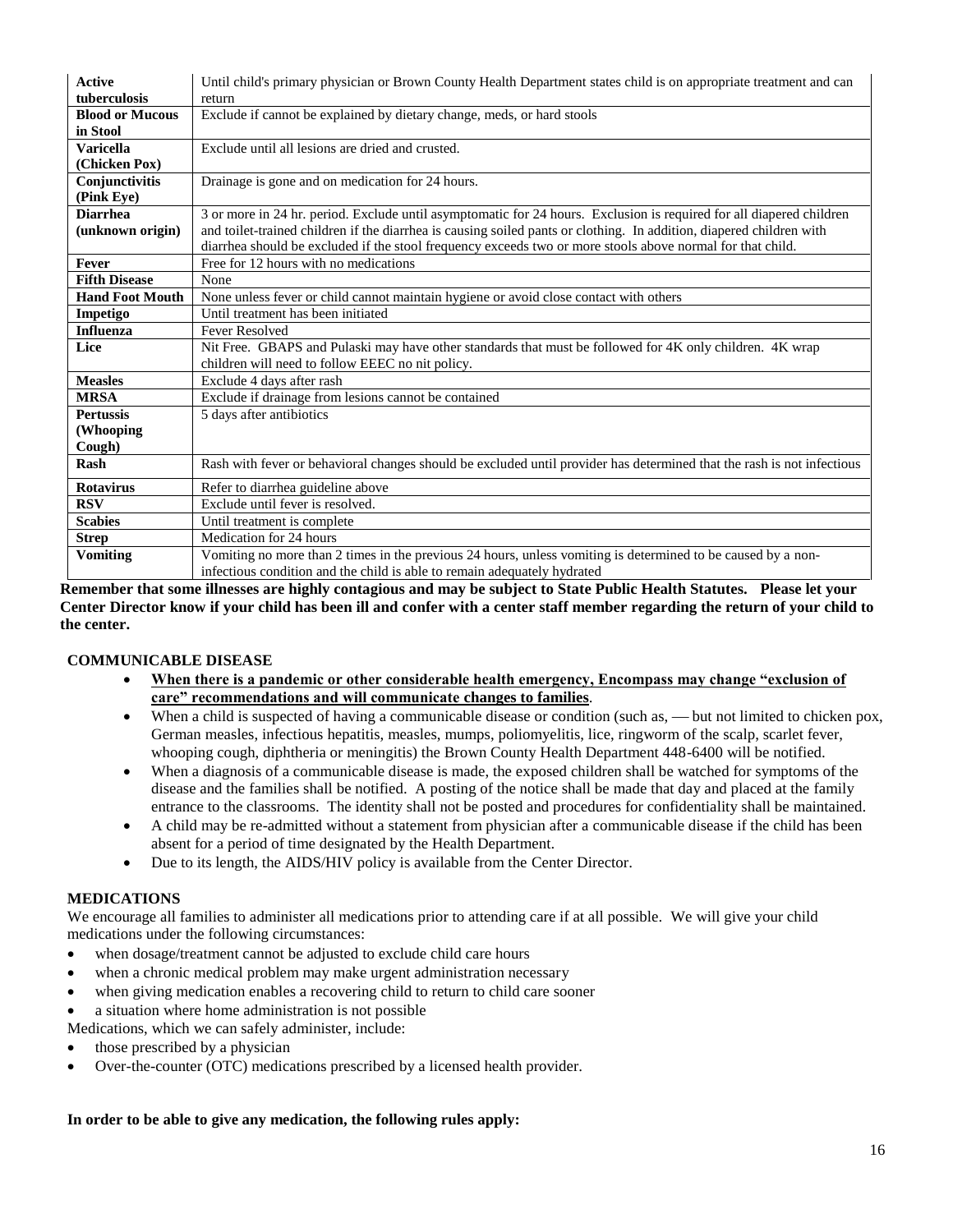- A signed, dated, written authorization from the family is on file (*and renewed each week if necessary*) with dosage amount and time of dosage specified.
- Prescription and OTC medication is in the original container and labeled with the child's name, name of drug, specific age dosage, directions for administering, date and physician's name. OTC medication may include: Tylenol, orajel, cough syrup, etc.
- We reserve the right to refuse to give medicine dosages if they appear too high.
- It is necessary to alert staff **DAILY** of the medicine to be administered. Any and all changes need to be given to a staff member in written form as well as verbally.
- Once your child's medicine has been administered, it will be written down on the family permission form as well as in our medical logbook.
- Medication needs to go home each Friday except in situations where medication is needed to be kept on hand for emergency or long-term administration. All medications are kept in a locked container except for life saving medication (i.e. Type I).
- Family's must give all medications to the teacher. The only exception is a severe medical issue that requires lifesaving medication. Children may not have medication in their possession at any time.

# **FOOD ALLERGIES and OTHER SPECIAL FOOD REQUESTS**

Please inform center personnel if your child has any known food allergies. In the event of a Special Dietary Need, Encompass Early Education and Care works in conjunction with families to provide alternative meal choices. Please complete all necessary paperwork for food allergies.

- Due to USDA requirements, Encompass may only honor menu change requests based on a Special Dietary Need and determine whether it is a disability or a non-disability special dietary need. Special Dietary Needs Tracking Form will need to be completed for each participant in the program.
- A Food Allergy and Special Dietary Needs for Children Procedure will need to be followed along with necessary forms.
- We do post pictures of children who have been identified with food allergies and special requests. A permission to post authorization is found on the Health History Form. This is to insure each child's safety when it comes to food allergies and medical health needs.

#### **SIDS RISK REDUCTION METHODS**

Encompass Early Education and Care follows the DCF suggested protocols for Sudden Infant Death Syndrome risk reduction. Unless the child has a note from a physician or authorized medical personnel specifying otherwise, infants shall be placed in a Supine (back) position for sleeping to lower the risk of Sudden Infant Death Syndrome (SIDS). Families should consult their physician about this choice. Encompass follows SIDS guidelines set forth according to DCF, NAEYC, and American Academy of Pediatrics (AAP).

- Infants up to twelve months of age should be placed for sleep in a supine position (wholly on their back) for every nap or sleep time.
- Swaddling infants is not necessary or recommended. Swaddling infants needs to be requested by the families and included on the intake form with a date.
- In addition, please review the SIDS Brochure that is included in the enrollment folder.
- Blankets are not allowed in cribs or equipment for infants younger than 12 months.

#### **PHYSICAL EXAMINATION AND HEALTH HISTORY**

- Each child shall have an initial examination not more than 6 months prior to, nor later than 90 days or 3 months after admission to a center.
- Evidence of current physical examination shall be provided by a report on the form provided, must be signed and dated by a certified health professional in this state or in the state where the examination is done or a copy of the well child statement is acceptable.
- Each child 2 years of age and older shall have a subsequent physical examination at least once every 2 years thereafter by a physician.
- Each child under 2 years of age shall be given a physical examination by a physician every 6 months after admission.
- The health examination requirement does not apply if the family of a child requests in writing that the Department of Health and Family Services grant an exemption based on the family's adherence to religious belief in exclusive use of prayer or spiritual means for healing in accordance with the teachings of a bona fide religious sect or denomination
- The child's completed Health History Form must be on file at the center on the first day of attendance and updates every 6 months if there is a significant medical concern.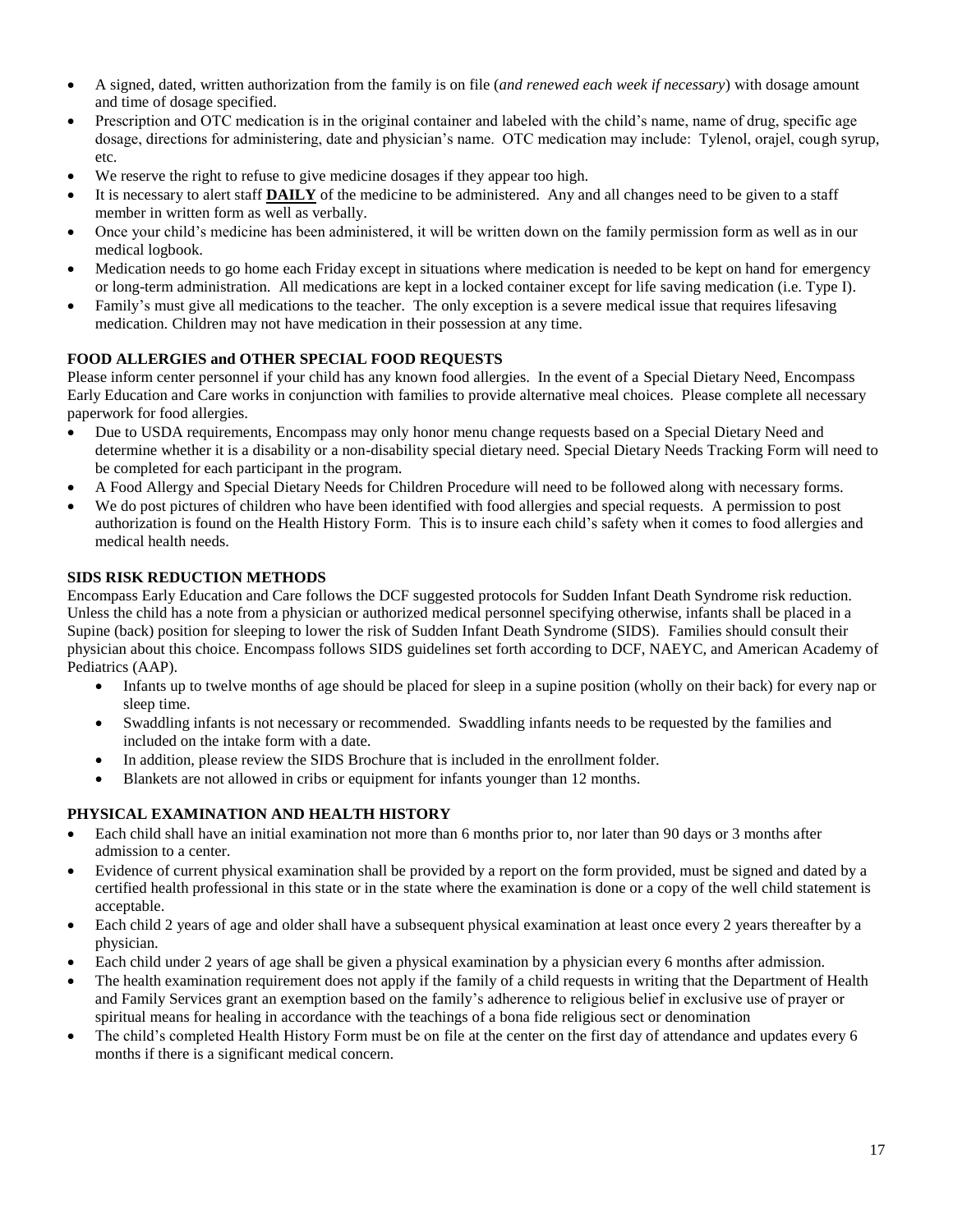#### **CHILDREN WITH ON-GOING MEDICAL NEEDS**

Families with children who have long-term/chronic medical problems must meet with the Center Director prior to enrollment to create a care plan, which relates to medical treatment their child receives at the center. The plan must be updated every 6 months and more frequently when necessary.

#### **Encompass reserves the right to deny care if essential medication or supplies are not provided for your child.**

#### **IMMUNIZATION (Reference Wis Stat 252.04)**

Each child shall have an immunization history which states that the child has been immunized against diphtheria, PCV, chicken pox, pertussis, tetanus, poliomyelitis, measles, rubella, HIB, and the day, month and year each dose was administered. This written statement shall be on file at the center prior to the child's admission or one of the following compliance alternatives shall be met prior to the child's admission:

- a) Signed permission by the family to have the child immunized in a prompt and timely manner by either a physician specified by the family or the local public health agency;
- b) A statement signed and dated by the family authorizing the administration of needed immunization through medical arrangements made by the child care center with a physician or local public health agency;
- c) Upon written and dated statement by a physician that, in the opinion of the physician, a particular immunization required under SS.140.05, is or may be detrimental to the health of a particular child, the requirement for that particular immunization shall be waived by the department for that child until it is certified by that physician or another physician chosen by the family that the particular immunization is no longer detrimental to the health of the child; or
- d) Upon written statement from the family regarding the type and date of any immunization required under SS.140.05, which is administered to a child after the immunization history has been submitted to the center, shall be on file within 30 school days ( 6 calendar weeks) of admission to child care center or according to the required immunization schedule.
- e) Center office must be informed when new immunizations are received in order to keep records current.
- f) For religious reasons and personal conviction reasons, a family, guardian, or legal custodian may waive the F-44192 form. Please note that your vaccination decision affects not only the health of your child, but also your family, your child's friends and community. Children who are not immunized can readily transmit vaccinepreventable diseases.

#### **Exclusion of care may be warranted if a communicable disease is evident.**

#### **Compliance with required physical examination and immunizations is required and your child can be terminated from child care, if physical exam and immunizations are not current.**

#### **PERSONAL CLEANLINESS**

- Children's hands shall be washed with soap and water upon entering classroom, before eating and after toileting. Children's hands and faces shall be washed after meals.
- Persons working with children shall wash their hands with disinfectant liquid soap and hot water before handling food and before/after assisting with toileting.
- Wet or soiled clothing shall be changed promptly from an available supply of clean clothing. Wet and soiled clothing, according to licensing regulations, cannot be rinsed. These will be placed in a plastic bag and sent home.
- Latex and vinyl gloves are provided for all staff. (*Please inform staff immediately if your child is allergic to latex*.)
- Before entering infant play space, adults and children must remove, replace or cover with clean foot coverings any shoes they have worn outside that play area.
- Employees are kept informed of new cleanliness procedures.

#### **ACCIDENT OR INJURY**

If your child becomes injured while at Encompass the following procedure will be followed:

#### **IN CASE OF MEDICAL EMERGENCY, ALL CHILDREN ATTENDING ENCOMPASS WILL BE TRANSPORTED TO HOSPITAL INDICATED ON ENROLLMENT FORM. IF NO HOSPITAL IS SPECIFIED, CHILD WILL BE TRANSPORTED TO NEAREST EMERGENCY CENTER.**

- Superficial wounds shall be cleaned with soap and water only and protected. Families will receive an accident report on such minor injuries.
- All injuries to the head area will be subject to an immediate phone call regarding the injury.
- If the injury does not appear to be serious or life-threatening but may require medical attention, the family will be notified and asked to determine the necessity of medical attention.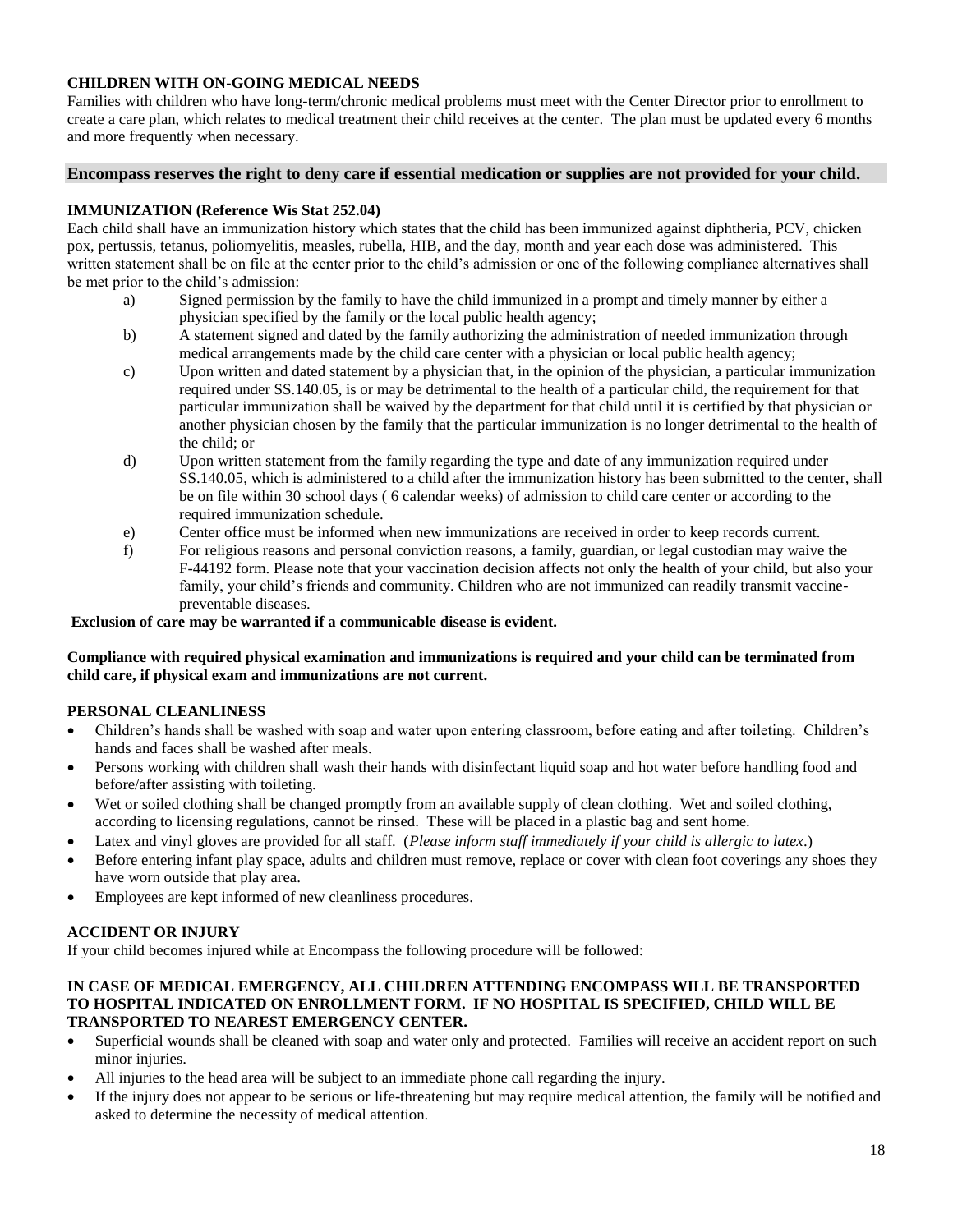- If it is necessary to call 9-1-1 for an ambulance, the family will be immediately contacted. All ambulance fees incurred will be the responsibility of the family.
- Written permission from the family to call the family physician or refer the child for medical care in case of accident or emergency shall be on file at the center. Current emergency contact information will be kept up to date using the blue and white emergency cards.
- Medical logs are kept and all records of accidents shall be reviewed by the director with staff at least twice each year in order to determine that all possible preventive measures are being taken.

#### **INSURANCE COVERAGE**

Every precaution is taken at our child care centers to assure the safety of the children. If, however, a child should be injured and medical attention is required, please file any expenses incurred with your medical insurance carrier or with Medical Assistance. (**The Encompass insurance policy is a secondary insurance policy, that may help offset out-of-pocket medical care expenses related to an accident a child experiences while in the care at Encompass. The final determination regarding eligibility of payment of expenses is solely at the discretion of the insurance company.** 

In order to submit any charges to our insurance company, it is **REQUIRED** that you provide Encompass with a **copy** of your **Explanation of Benefits—EOB** or a copy of the denial of coverage letter from your insurance company along with the bill.

#### **NUTRITION POLICY**

Encompass will daily prepare and serve a nutritionally balanced, attractive and satisfying breakfast, lunch and snack to children and staff as established by Federal, State and local Agencies. These meals will meet high standards of sanitation and operate within the budget of Encompass. Meals and snacks are planned utilizing the nutritional and serving standards outlined by the food program and our Nutrikids program. Menus are varied and new foods are occasionally introduced to give children an opportunity to expand their appreciation of different tastes. Many families find that the family-style eating helps their child to enjoy foods that formerly went untried. While the menus and eating times will not meet everyone's personal preferences, we provide a variety of attractive foods, and serve them in a manner that encourages positive attitudes about food. Our menus will provide a variety of fruits and vegetables, an abundance of whole grains, sugar is used sparingly, and salt intake is limited. We make every effort to provide a large variety of highly nutritious foods. Menus are posted at each site and available on the Encompass website.

In accordance with Federal civil rights law and U.S. Department of Agriculture (USDA) civil rights regulations and policies, the USDA, its Agencies, offices, and employees, and institutions participating in or administering USDA programs are prohibited from discriminating based on race, color, national origin, sex, disability, age, or reprisal or retaliation for prior civil rights activity in any program or activity conducted or funded by USDA.

Persons with disabilities who require alternative means of communication for program information (e.g. Braille, large print, audiotape, American Sign Language, etc.), should contact the Agency (State or local) where they applied for benefits. Individuals who are deaf, hard of hearing or have speech disabilities may contact USDA through the Federal Relay Service at (800) 877-8339. Additionally, program information may be made available in languages other than English.

To file a program complaint of discrimination, complete the [USDA Program Discrimination Complaint Form,](http://www.ocio.usda.gov/sites/default/files/docs/2012/Complain_combined_6_8_12.pdf) (AD-3027) found online at: [http://www.ascr.usda.gov/complaint\\_filing\\_cust.html,](http://www.ascr.usda.gov/complaint_filing_cust.html) and at any USDA office, or write a letter addressed to USDA and provide in the letter all of the information requested in the form. To request a copy of the complaint form, call (866) 632-9992. Submit your completed form or letter to USDA by:

(1) Mail: U.S. Department of Agriculture

Office of the Assistant Secretary for Civil Rights 1400 Independence Avenue, SW Washington, D.C. 20250-9410;

(2) Fax: (202) 690-7442;

(3) Email: [program.intake@usda.gov](mailto:program.intake@usda.gov)

This institution is an equal opportunity provider.

Encompass is mandated by the USDA to provide formula, baby cereal, and baby food to all infants. Upon enrollment and when your infant reaches these new nutritional milestones, you will have the option of using center supplied formula and food or to provide your own.

Breast fed babies are less likely to develop allergies or serious illnesses. There have also been proven benefits to the mother. For this reason, Encompass will be glad to work with you to support these efforts. This may include:

- A welcoming environment in which to breast-feed at the Center
- Staff trained in the proper storage and handling of expressed milk
- Supplementing with center supplied and/or family provided formula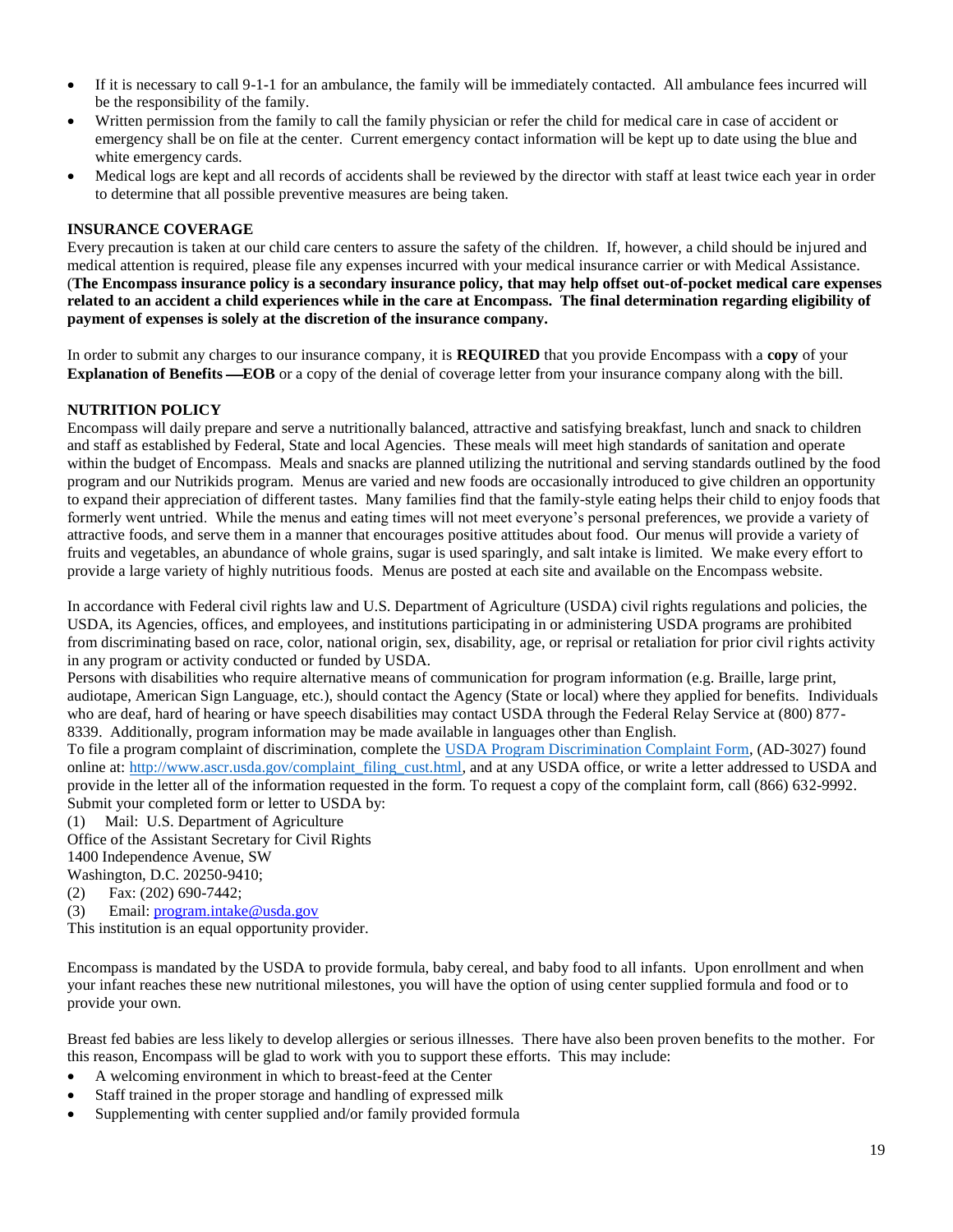#### • And/or a combination of the above

#### **Food that comes from home for sharing among children must be either whole fruits or commercially prepared packaged foods in factory sealed containers. All food allergies in the classroom also need to be recognized.**

#### **PHYSICAL WELLNESS**

In an effort to provide the best physically active environment for the children in our programs, we have adopted the following practices to promote wellness and do our part in making change in the rise of childhood obesity.

- We provide 60-90 minutes of active playtime each day.
- We provide opportunities for active exploration daily.
- We provide outdoor time daily for approximately 60-90 minutes, weather permitting. For non-mobile infants outdoor activity is based on the individual development of each child.
- We ensure tummy time for the infant.
- We provide safe indoor equipment (both stationary and portable) to be used at all times. Outdoor portable play equipment is diverse.
- Container apparatus are used minimally in the classroom.
- We rarely utilize computers in the classroom or show television or videos.
- We encourage teaching staff to be active and engage the children in active play, both indoors and outdoors.

#### **SAFE ENVIRONMENT**

Encompass is committed to providing a safe and healthy environment for children and families. It is the policy that there will be no smoking or vaping in Encompass Centers or on the premises. (*I.e. parking lot, front entrance, playground, etc.)* Encompass prohibits smoking, vaping, firearms, and other significant hazards that pose risks to children on its property. The only exception to firearms are licensed emergency personnel and a badge shall be worn to identify them as emergency personnel. Failure to comply with this policy may result in termination.

Encompass discourages idling vehicles (buses, families' automobiles) in our parking areas, except if vehicles need to idle in extreme heat or cold to maintain interior or engine temperatures. Please help us keep the parking lot safe.

#### **CHILD ABUSE AND NEGLECT —THE LAW**

**What constitutes abuse and neglect? Here are some definitions:**

**Child abuse** is *"any physical injury inflicted on a child by other than accidental means, sexual intercourse, sexual contact under S940.225, or exploitation, or allowing or encouraging a child to engage in prostitution."*

**Neglect** is defined as when a child's family or guardian *"refuses or is unable for reasons other than poverty to provide the necessary care, food, clothing, medical or dental care or shelter so as to seriously endanger the physical health of the child."*

**Emotional damage** is defined as *"harm to a child's psychological or intellectual functioning which is exhibited by severe anxiety, depression or aggression, and is caused by the child's family, guardian, legal custodian and for which the child's family, guardian or legal custodian has failed to obtain the treatment necessary to remedy the harm."*

#### **REPORTING**

The State of Wisconsin requires professionals who work with children to report suspected abuse or neglect and threatened harm. Those who willingly fail to report may be fined up to \$1,000 or imprisoned for up to 6 months or both. The list of persons required to report includes "*child care workers in any day care center or child caring institution*."

Any evidence of unusual bruises, lacerations and burns shall be noted on the child's record and reported immediately to the person in charge of the center; Brown County Human Services may be notified. Anyone may report suspected abuse or neglect. Those who report "*in good faith*" are immune from civil or criminal liability.

Thank you for investing in your child at Encompass!

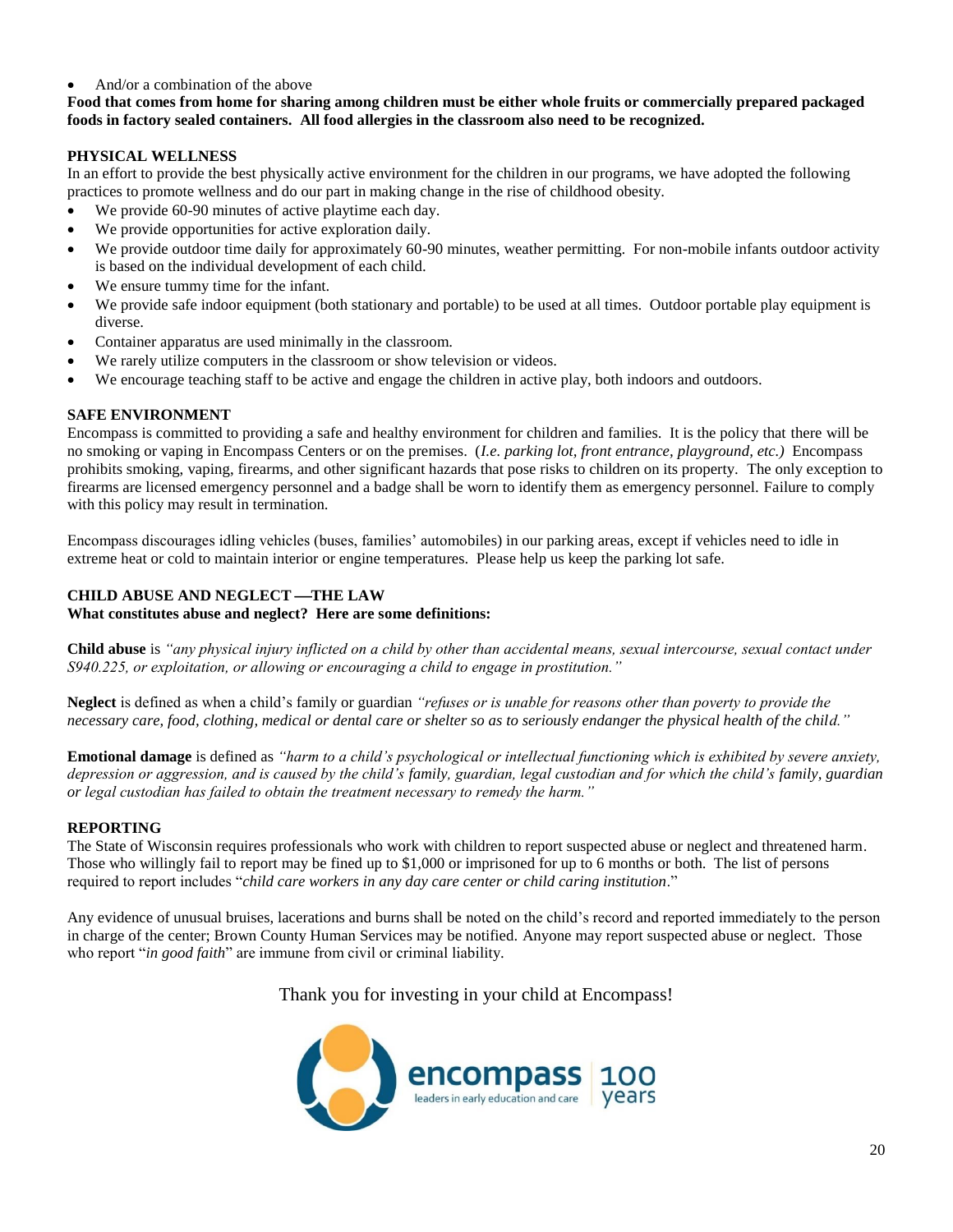# **2021 – 2022 4K Handbook**

**Green Bay Area Public School District 4K Site Locations**

 Green Bay Public School District Office 200 S. Broadway Green Bay, WI 54303 Director of Preschool Services Mary McCabe (920) 391-2447

# **The Cornerstone Center**

345 N Broadway Green Bay, WI 54303 (920) 436-7554

Monday, Tuesday, Wednesday, Thursday 7:40am-10:45am

**Lead Center Director** Ashley Eslinger **Associate Center Director** Becca Reif **4K Teacher** Heidi Kocha

# **The Bellin Health Center**

1823 S. Webster Avenue Green Bay WI, 54301 (920) 436-7540

Monday, Tuesday, Wednesday, Thursday 8:15am-11:20am

**Center Director** Katrina Gitter **4K Teacher** Lisa Buysse

# **Pulaski Community 4K Site Information**

Contact from the Pulaski School District: Kris Wells

435 Nancy Lane Pulaski, WI 54162 (920)822-2060

**Center Directors** Holly and Tara **4K Teacher** Connie De Young AM Session: 7:40 am – 10:45 am PM Session: 11:40 am – 2:45 pm

# **The Rosebush Center**

1275 University Ave Green Bay, WI 54302 (920) 436-7549

Monday, Tuesday, Wednesday, Thursday 8:40am-11:45am

**Lead Center Director** Carissa Franken **Associate Center Director** Nkau Kong **4K Teacher** Tonya Huggins

# **The Carol Bush Center**

500 Pine Street Green Bay, WI 54301 (920) 436-7557

Monday, Tuesday, Wednesday, Thursday 8:30am-11:35am

**Center Director** Nichole Moua **4K Teacher** Amanda Bachhuber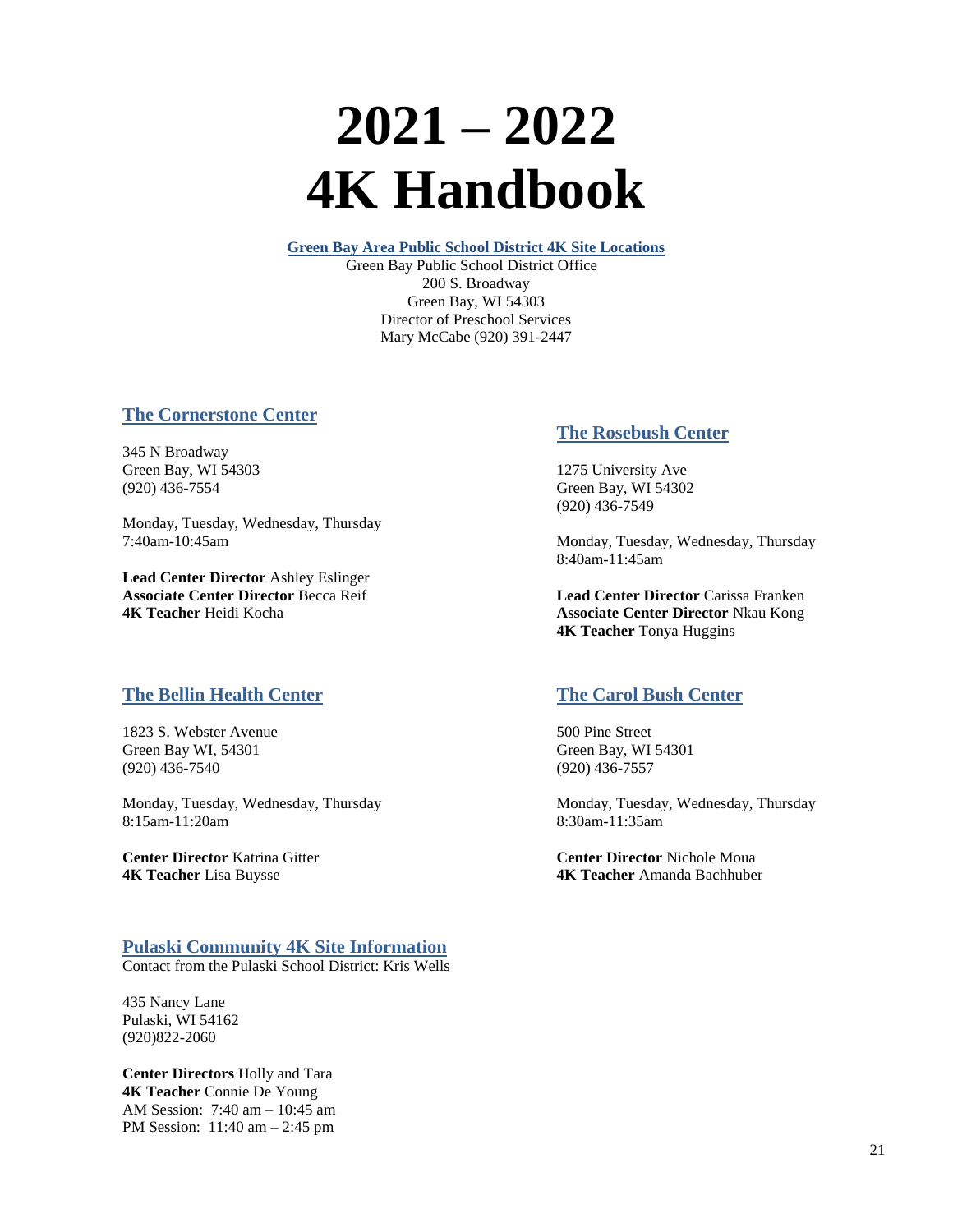Encompass Early Education and Care, Inc. welcomes you to the 2021-22 four-year-old kindergarten programs. The program offers:

- Classes taught by a DPI licensed teacher
- Kindergarten readiness curriculum
- Pre-math and Literacy skills
- Early reading and writing activities
- Development of social-emotional skills
- Family conferences
- Family Involvement activities
- Wrap-around care available additional fees will apply

Classes begin on Wednesday, September 1, 2021, and follow the Green Bay/Pulaski School District calendar. Additional information regarding 4K may be found at the Green Bay School District site [www.greenbay.k12.wi.us.](http://www.greenbay.k12.wi.us/) and the Pulaski School District site [www.pulaskischools.org.](https://www.pulaskischools.org/)

#### **Age of Entry**

A child must be four (4) years old on or before September 1 to enter four-year-old kindergarten.

#### **Attendance & Absence Procedure**

Because regular attendance is conducive to success in any educational program, it is expected that children attend regularly. Attendance is taken every day and sent to the school office. If your child is absent or tardy, please contact the center that your child attends by the start of their class time. School may call you if your child is absent or tardy.

#### **4K Arrival & Departure (for those** *not* **using wrap around care)**

The 4K program operates 4 days/week (Monday, Tuesday, Wednesday, Thursday, No Fridays) for Green Bay Area Public School District & Pulaski School District.. Please note 4K start times on previous page of the handbook. It is extremely important that your child be dropped off and picked up at the scheduled times.

Children should not be dropped off before the scheduled class time! Children are expected to be picked up promptly after class. If your child is not picked up in a timely manner, it is our responsibility to contact the parent or emergency contact. If we are unable to reach a parent or emergency contact, the local authorities will be called. Additional charges may also apply.

#### **Upon arrival, a parent or other adult must walk the child to the classroom and wait with the child until class begins.**

It is the parents' responsibility to keep Encompass, Inc. informed of any changes which may need to be made on the authorization to pick up form. A child will only be released to the parent/guardian or an adult 18 years or older. Identification (picture ID) will be required to verify identity. According to Green Bay School District, a person picking up must be registered with Infinite Campus.

#### **Transportation**

Busing and transportation questions should be directed to the Green Bay school district 920-448-2130 and Pulaski school district 920-822-6040. We appreciate your cooperation!

#### **Communication**

Because you, the parent, are so important to your child's learning, maintaining good communication through notes, phone calls, and visits is very important. We expect and appreciate that parents involved in our program keep the channels of communication open.

Please keep us informed of any changes in telephone, address, or emergency contact information. It is important for us to have your current working phone number in case of emergency.

It is important that you read newsletter and emails so you are well-informed about classroom activities.